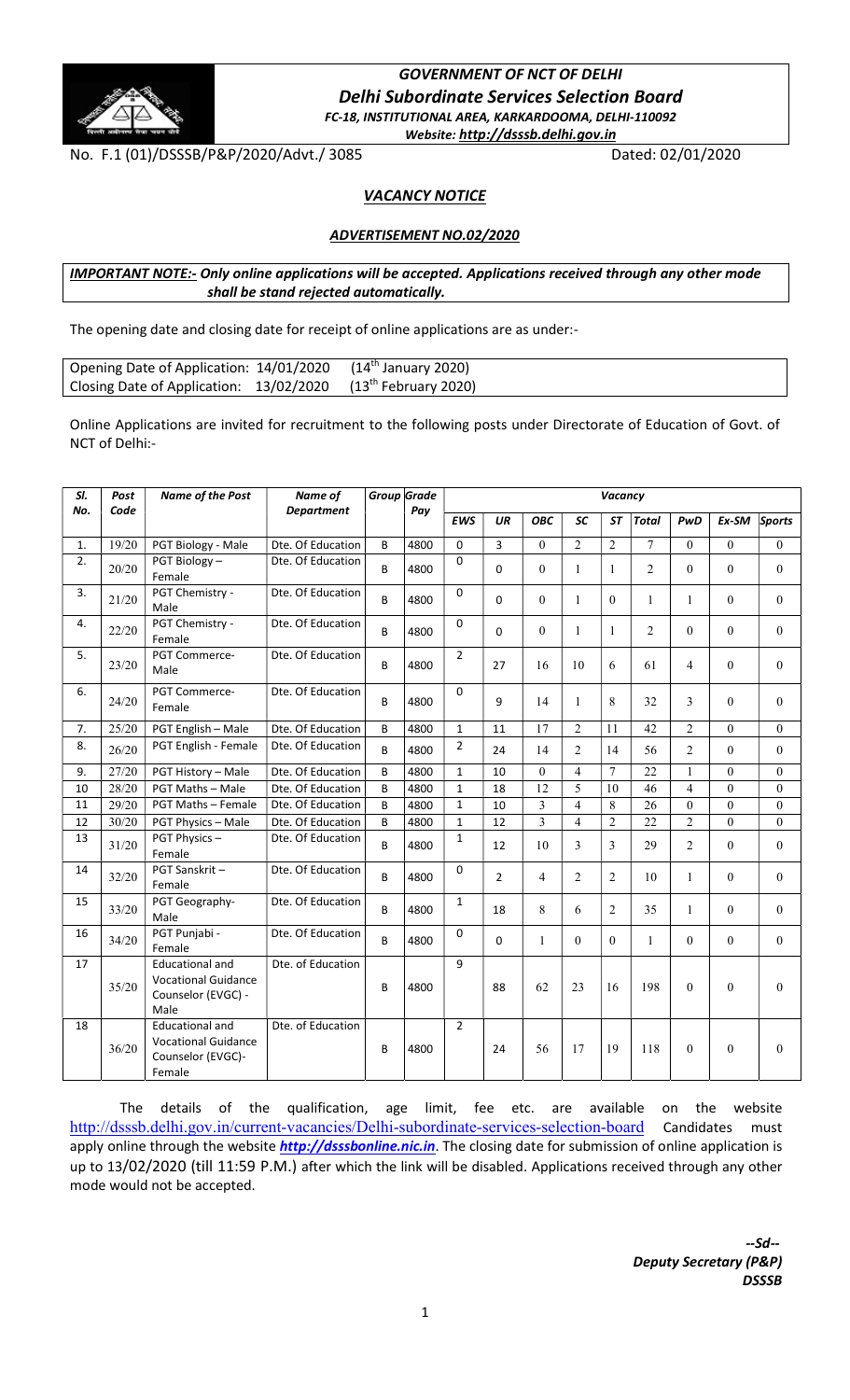# ADVERTISEMENT NO.02/20

The details regarding name of the post(s), post code, number of vacancies, educational qualifications, experience required, pay scale, age limit etc. as per the Recruitment Rules provided by the user department are as under:-

| <b>Teaching Posts in Directorate of Education</b> |                                    |                                                                                                                                                                                                                                                                                                                                                                                                                                                                                                                                                                                                                                                                                                                                     |                                                                                                                                                                                                                                                                                                                                                                                                                                                                                                                                                                                                                                             |  |  |  |
|---------------------------------------------------|------------------------------------|-------------------------------------------------------------------------------------------------------------------------------------------------------------------------------------------------------------------------------------------------------------------------------------------------------------------------------------------------------------------------------------------------------------------------------------------------------------------------------------------------------------------------------------------------------------------------------------------------------------------------------------------------------------------------------------------------------------------------------------|---------------------------------------------------------------------------------------------------------------------------------------------------------------------------------------------------------------------------------------------------------------------------------------------------------------------------------------------------------------------------------------------------------------------------------------------------------------------------------------------------------------------------------------------------------------------------------------------------------------------------------------------|--|--|--|
| Post Code:-                                       | 19/20                              | Name of the post:-                                                                                                                                                                                                                                                                                                                                                                                                                                                                                                                                                                                                                                                                                                                  | <b>PGT Biology-Male</b>                                                                                                                                                                                                                                                                                                                                                                                                                                                                                                                                                                                                                     |  |  |  |
|                                                   |                                    |                                                                                                                                                                                                                                                                                                                                                                                                                                                                                                                                                                                                                                                                                                                                     | Directorate of Education                                                                                                                                                                                                                                                                                                                                                                                                                                                                                                                                                                                                                    |  |  |  |
| Number of Vacancies:-                             |                                    |                                                                                                                                                                                                                                                                                                                                                                                                                                                                                                                                                                                                                                                                                                                                     | (Total-7)- (UR-3, SC-2, ST-2)                                                                                                                                                                                                                                                                                                                                                                                                                                                                                                                                                                                                               |  |  |  |
|                                                   | <b>Educational Qualification:-</b> | Essential:-                                                                                                                                                                                                                                                                                                                                                                                                                                                                                                                                                                                                                                                                                                                         | (1) Master's Degree in the subject concerned from any recognized<br>University.<br>(2) Degree / Diploma in training / Education.<br>"Qualification mentioned at S.No.2 above relaxable in the case of<br>candidates."<br>Having obtained Ph.D Degree in the subject concerned from a<br>(1)<br>recognized University/Institution.<br>OR.<br>(11)<br>Having obtained First Division in Higher Secondary, Degree and<br>Post Graduate Examination with the Mandatory condition that<br>the candidate will acquire the B.Ed. / B.T. qualification within a<br>period not exceeding three years from the date of his joining<br>the service.    |  |  |  |
|                                                   |                                    | Desirable:-                                                                                                                                                                                                                                                                                                                                                                                                                                                                                                                                                                                                                                                                                                                         | Nil                                                                                                                                                                                                                                                                                                                                                                                                                                                                                                                                                                                                                                         |  |  |  |
| Experience:-                                      |                                    | Essential:-<br>Desirable:-                                                                                                                                                                                                                                                                                                                                                                                                                                                                                                                                                                                                                                                                                                          | Nil.<br>3 years experience of teaching in a College /Higher Secondary<br>School/High School in the subject concerned.                                                                                                                                                                                                                                                                                                                                                                                                                                                                                                                       |  |  |  |
| Pay Scale:-                                       |                                    |                                                                                                                                                                                                                                                                                                                                                                                                                                                                                                                                                                                                                                                                                                                                     | ₹ Rs. 9300-34800 + Grade Pay 4800/- Group: 'B'                                                                                                                                                                                                                                                                                                                                                                                                                                                                                                                                                                                              |  |  |  |
| Age Limit:-                                       |                                    | Below 36 years, Age Relaxation will be given as per the table at para 6.<br>Guest/Contract teachers:- Relaxation in upper age as a onetime measure up to the<br>actual time spent as contractual employee of the same department, subject to a<br>maximum of 5 years provided they have worked for at least 180 working days in<br>letter/circular<br>particular year<br>as per<br>Services Department<br>that<br>No.<br>F.19(11)/2015/S-IV/1751-1756 dated 11/06/2019.<br>Teaching in University:-05 years of age relaxation to "those who are Teaching in<br>University" may be given which is at par with the age relaxation given to Govt.<br>Servant for posts which are in the same line or allied cadres as per DoP&T OM No. |                                                                                                                                                                                                                                                                                                                                                                                                                                                                                                                                                                                                                                             |  |  |  |
|                                                   |                                    |                                                                                                                                                                                                                                                                                                                                                                                                                                                                                                                                                                                                                                                                                                                                     | 15012/2/2010-Estt.-D dated 27/03/2012.<br>This post is identified suitable for Acid Attack Victim, Dwarfism, Leprosy cured person, Muscular dystrophy, PwD                                                                                                                                                                                                                                                                                                                                                                                                                                                                                  |  |  |  |
|                                                   |                                    |                                                                                                                                                                                                                                                                                                                                                                                                                                                                                                                                                                                                                                                                                                                                     | (OA, OL, OAL, BL, PB, B, LV) candidate as per requisition of user department.                                                                                                                                                                                                                                                                                                                                                                                                                                                                                                                                                               |  |  |  |
| R.No.                                             |                                    |                                                                                                                                                                                                                                                                                                                                                                                                                                                                                                                                                                                                                                                                                                                                     | F.No. DE 2(8)(10)E-II/Req. PGT/17/Pt.File/1809<br>Dt. 23/12/2019                                                                                                                                                                                                                                                                                                                                                                                                                                                                                                                                                                            |  |  |  |
| Post Code:-                                       | 20/20                              | Name of the post:-                                                                                                                                                                                                                                                                                                                                                                                                                                                                                                                                                                                                                                                                                                                  | <b>PGT Biology-Female</b>                                                                                                                                                                                                                                                                                                                                                                                                                                                                                                                                                                                                                   |  |  |  |
|                                                   |                                    |                                                                                                                                                                                                                                                                                                                                                                                                                                                                                                                                                                                                                                                                                                                                     | Directorate of Education                                                                                                                                                                                                                                                                                                                                                                                                                                                                                                                                                                                                                    |  |  |  |
| Number of Vacancies:-                             |                                    | (Total-02)- (SC-1, ST-1)                                                                                                                                                                                                                                                                                                                                                                                                                                                                                                                                                                                                                                                                                                            |                                                                                                                                                                                                                                                                                                                                                                                                                                                                                                                                                                                                                                             |  |  |  |
| <b>Educational Qualification:-</b>                |                                    | Essential:-<br>Desirable:-                                                                                                                                                                                                                                                                                                                                                                                                                                                                                                                                                                                                                                                                                                          | (1) Master's Degree in the subject concerned from any recognized<br>University.<br>(2) Degree / Diploma in training / Education.<br>"Qualification mentioned at S.No.2 above relaxable in the case of<br>candidates."<br>(I) Having obtained Ph.D Degree in the subject concerned from a<br>recognized University/Institution.<br>OR<br>Having obtained First Division in Higher Secondary, Degree and<br>(II)<br>Post Graduate Examination with the Mandatory condition that<br>the candidate will acquire the B.Ed. / B.T. qualification within a<br>period not exceeding three years from the date of his joining<br>the service.<br>Nil |  |  |  |
| Experience:-                                      |                                    | Essential:-                                                                                                                                                                                                                                                                                                                                                                                                                                                                                                                                                                                                                                                                                                                         | Nil.                                                                                                                                                                                                                                                                                                                                                                                                                                                                                                                                                                                                                                        |  |  |  |
|                                                   |                                    | Desirable:-                                                                                                                                                                                                                                                                                                                                                                                                                                                                                                                                                                                                                                                                                                                         | 3 years experience of teaching in a College /Higher Secondary<br>School/High School in the subject concerned.                                                                                                                                                                                                                                                                                                                                                                                                                                                                                                                               |  |  |  |
| Pay Scale:-                                       |                                    |                                                                                                                                                                                                                                                                                                                                                                                                                                                                                                                                                                                                                                                                                                                                     | ₹ Rs. 9300-34800 + Grade Pay 4800/- Group: 'B'                                                                                                                                                                                                                                                                                                                                                                                                                                                                                                                                                                                              |  |  |  |
| Age Limit:-                                       |                                    |                                                                                                                                                                                                                                                                                                                                                                                                                                                                                                                                                                                                                                                                                                                                     | Below 36 years, Age Relaxation will be given as per the table at para 6.<br>Guest/Contract teachers:- Relaxation in upper age as a onetime measure up to the<br>actual time spent as contractual employee of the same department, subject to a<br>maximum of 5 years provided they have worked for at least 180 working days in<br>that particular year as per Services Department letter/circular<br>No.<br>F.19(11)/2015/S-IV/1751-1756 dated 11/06/2019.                                                                                                                                                                                 |  |  |  |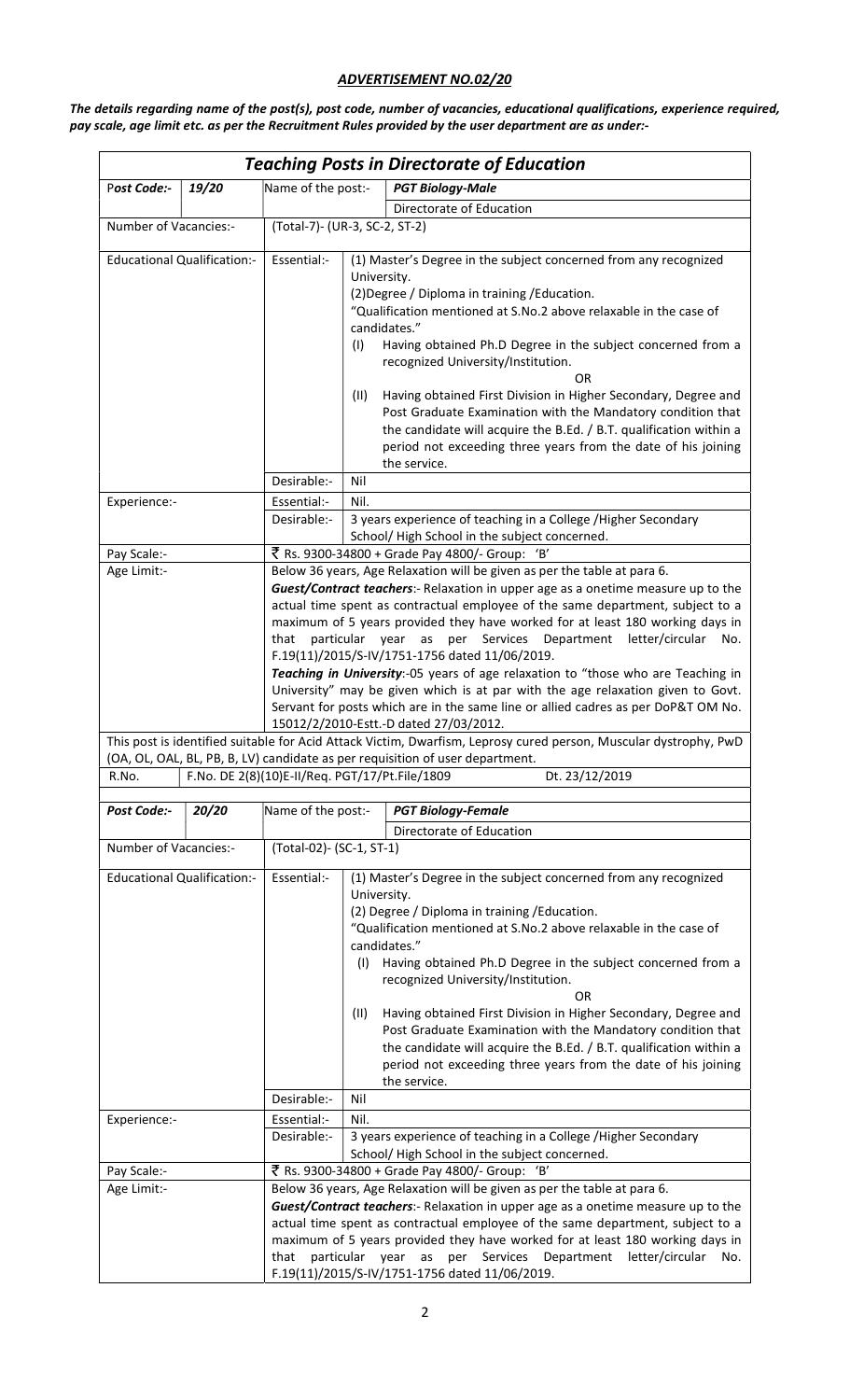| Teaching in University:-05 years of age relaxation to "those who are Teaching in                              |  |  |  |  |  |  |
|---------------------------------------------------------------------------------------------------------------|--|--|--|--|--|--|
| University" may be given which is at par with the age relaxation given to Govt.                               |  |  |  |  |  |  |
| Servant for posts which are in the same line or allied cadres as per DoP&T OM No.                             |  |  |  |  |  |  |
| 15012/2/2010-Estt.-D dated 27/03/2012.                                                                        |  |  |  |  |  |  |
| This neet is identified suitable for Asid Attack Victim Duration Lensey sured person. Museular dustranby, DuD |  |  |  |  |  |  |

This post is identified suitable for Acid Attack Victim, Dwarfism, Leprosy cured person, Muscular dystrophy, PwD (OA, OL, OAL, BL, PB, B, LV) candidate as per requisition of user department. R.No. F.No. DE 2(8)(10)E-II/Req. PGT/17/Pt.File/1809 Dt. 23/12/2019

| Post Code:-                        | 21/20 | Name of the post:-                                                                                                                                                                                                                                                                                                                                                                                                                                                                                                                                                                                                                                                                                                         |                                                                                                                                                                                                                                                                                                                                                                                                                                                                                                                                                                                                                                         | <b>PGT Chemistry-Male</b>                                                                                                                                                                                                                                                                                                                                                                                                                                                                                                                                                                        |  |  |  |
|------------------------------------|-------|----------------------------------------------------------------------------------------------------------------------------------------------------------------------------------------------------------------------------------------------------------------------------------------------------------------------------------------------------------------------------------------------------------------------------------------------------------------------------------------------------------------------------------------------------------------------------------------------------------------------------------------------------------------------------------------------------------------------------|-----------------------------------------------------------------------------------------------------------------------------------------------------------------------------------------------------------------------------------------------------------------------------------------------------------------------------------------------------------------------------------------------------------------------------------------------------------------------------------------------------------------------------------------------------------------------------------------------------------------------------------------|--------------------------------------------------------------------------------------------------------------------------------------------------------------------------------------------------------------------------------------------------------------------------------------------------------------------------------------------------------------------------------------------------------------------------------------------------------------------------------------------------------------------------------------------------------------------------------------------------|--|--|--|
|                                    |       |                                                                                                                                                                                                                                                                                                                                                                                                                                                                                                                                                                                                                                                                                                                            | Directorate of Education                                                                                                                                                                                                                                                                                                                                                                                                                                                                                                                                                                                                                |                                                                                                                                                                                                                                                                                                                                                                                                                                                                                                                                                                                                  |  |  |  |
| Number of Vacancies:-              |       | (Total-1)- (SC-1) including VH-1                                                                                                                                                                                                                                                                                                                                                                                                                                                                                                                                                                                                                                                                                           |                                                                                                                                                                                                                                                                                                                                                                                                                                                                                                                                                                                                                                         |                                                                                                                                                                                                                                                                                                                                                                                                                                                                                                                                                                                                  |  |  |  |
| <b>Educational Qualification:-</b> |       | Essential:-                                                                                                                                                                                                                                                                                                                                                                                                                                                                                                                                                                                                                                                                                                                | University.<br>candidates."<br>(1)<br>(II)                                                                                                                                                                                                                                                                                                                                                                                                                                                                                                                                                                                              | (1) Master's Degree in the subject concerned from any recognized<br>(2) Degree / Diploma in training / Education.<br>"Qualification mentioned at S.No.2 above relaxable in the case of<br>Having obtained Ph.D Degree in the subject concerned from a<br>recognized University/Institution.<br><b>OR</b><br>Having obtained First Division in Higher Secondary, Degree and<br>Post Graduate Examination with the Mandatory condition that<br>the candidate will acquire the B.Ed. / B.T. qualification within a<br>period not exceeding three years from the date of his joining<br>the service. |  |  |  |
|                                    |       | Desirable:-                                                                                                                                                                                                                                                                                                                                                                                                                                                                                                                                                                                                                                                                                                                | Nil.                                                                                                                                                                                                                                                                                                                                                                                                                                                                                                                                                                                                                                    |                                                                                                                                                                                                                                                                                                                                                                                                                                                                                                                                                                                                  |  |  |  |
| Experience:-                       |       | Essential:-                                                                                                                                                                                                                                                                                                                                                                                                                                                                                                                                                                                                                                                                                                                | Nil.                                                                                                                                                                                                                                                                                                                                                                                                                                                                                                                                                                                                                                    |                                                                                                                                                                                                                                                                                                                                                                                                                                                                                                                                                                                                  |  |  |  |
|                                    |       | Desirable:-                                                                                                                                                                                                                                                                                                                                                                                                                                                                                                                                                                                                                                                                                                                |                                                                                                                                                                                                                                                                                                                                                                                                                                                                                                                                                                                                                                         | 3 years experience of teaching in a College /Higher Secondary<br>School/High School in the subject concerned.                                                                                                                                                                                                                                                                                                                                                                                                                                                                                    |  |  |  |
| Pay Scale:-                        |       |                                                                                                                                                                                                                                                                                                                                                                                                                                                                                                                                                                                                                                                                                                                            |                                                                                                                                                                                                                                                                                                                                                                                                                                                                                                                                                                                                                                         | ₹ Rs. 9300-34800 + Grade Pay 4800/- Group: 'B'                                                                                                                                                                                                                                                                                                                                                                                                                                                                                                                                                   |  |  |  |
| Age Limit:-                        |       | Below 36 years, Age Relaxation will be given as per the table at para 6.<br>Guest/Contract teachers:- Relaxation in upper age as a onetime measure up to the<br>actual time spent as contractual employee of the same department, subject to a<br>maximum of 5 years provided they have worked for at least 180 working days in<br>that particular year<br>as per Services Department letter/circular<br>No.<br>F.19(11)/2015/S-IV/1751-1756 dated 11/06/2019.<br>Teaching in University:-05 years of age relaxation to "those who are Teaching in<br>University" may be given which is at par with the age relaxation given to Govt.<br>Servant for posts which are in the same line or allied cadres as per DoP&T OM No. |                                                                                                                                                                                                                                                                                                                                                                                                                                                                                                                                                                                                                                         |                                                                                                                                                                                                                                                                                                                                                                                                                                                                                                                                                                                                  |  |  |  |
|                                    |       |                                                                                                                                                                                                                                                                                                                                                                                                                                                                                                                                                                                                                                                                                                                            |                                                                                                                                                                                                                                                                                                                                                                                                                                                                                                                                                                                                                                         | 15012/2/2010-Estt.-D dated 27/03/2012.<br>This post is identified suitable for Acid Attack Victim, Dwarfism, Leprosy cured person, Muscular dystrophy, PwD                                                                                                                                                                                                                                                                                                                                                                                                                                       |  |  |  |
| R.No.                              |       | F.No. DE 2(8)(10)E-II/Req. PGT/17/Pt.File/1809                                                                                                                                                                                                                                                                                                                                                                                                                                                                                                                                                                                                                                                                             |                                                                                                                                                                                                                                                                                                                                                                                                                                                                                                                                                                                                                                         | (OA, OL, OAL, BL, PB, B, LV) candidate as per requisition of user department.<br>Dt. 23/12/2019                                                                                                                                                                                                                                                                                                                                                                                                                                                                                                  |  |  |  |
|                                    |       |                                                                                                                                                                                                                                                                                                                                                                                                                                                                                                                                                                                                                                                                                                                            |                                                                                                                                                                                                                                                                                                                                                                                                                                                                                                                                                                                                                                         |                                                                                                                                                                                                                                                                                                                                                                                                                                                                                                                                                                                                  |  |  |  |
| Post Code:-                        | 22/20 | Name of the post:-                                                                                                                                                                                                                                                                                                                                                                                                                                                                                                                                                                                                                                                                                                         |                                                                                                                                                                                                                                                                                                                                                                                                                                                                                                                                                                                                                                         | <b>PGT Chemistry-Female</b>                                                                                                                                                                                                                                                                                                                                                                                                                                                                                                                                                                      |  |  |  |
|                                    |       |                                                                                                                                                                                                                                                                                                                                                                                                                                                                                                                                                                                                                                                                                                                            |                                                                                                                                                                                                                                                                                                                                                                                                                                                                                                                                                                                                                                         | Directorate of Education                                                                                                                                                                                                                                                                                                                                                                                                                                                                                                                                                                         |  |  |  |
| Number of Vacancies:-              |       | (Total-02)- (SC-1, ST-1)                                                                                                                                                                                                                                                                                                                                                                                                                                                                                                                                                                                                                                                                                                   |                                                                                                                                                                                                                                                                                                                                                                                                                                                                                                                                                                                                                                         |                                                                                                                                                                                                                                                                                                                                                                                                                                                                                                                                                                                                  |  |  |  |
| <b>Educational Qualification:-</b> |       | Essential:-                                                                                                                                                                                                                                                                                                                                                                                                                                                                                                                                                                                                                                                                                                                | (1) Master's Degree in the subject concerned from any recognized<br>University.<br>(2) Degree / Diploma in training / Education.<br>"Qualification mentioned at S.No.2 above relaxable in the case of<br>candidates."<br>Having obtained Ph.D Degree in the subject concerned from a<br>(1)<br>recognized University/Institution.<br>OR<br>Having obtained First Division in Higher Secondary, Degree and<br>(II)<br>Post Graduate Examination with the Mandatory condition that<br>the candidate will acquire the B.Ed. / B.T. qualification within a<br>period not exceeding three years from the date of his joining<br>the service. |                                                                                                                                                                                                                                                                                                                                                                                                                                                                                                                                                                                                  |  |  |  |
|                                    |       | Desirable:-                                                                                                                                                                                                                                                                                                                                                                                                                                                                                                                                                                                                                                                                                                                | Nil.                                                                                                                                                                                                                                                                                                                                                                                                                                                                                                                                                                                                                                    |                                                                                                                                                                                                                                                                                                                                                                                                                                                                                                                                                                                                  |  |  |  |
| Experience:-                       |       | Essential:-<br>Desirable:-                                                                                                                                                                                                                                                                                                                                                                                                                                                                                                                                                                                                                                                                                                 | Nil.                                                                                                                                                                                                                                                                                                                                                                                                                                                                                                                                                                                                                                    | 3 years experience of teaching in a College /Higher Secondary<br>School/High School in the subject concerned.                                                                                                                                                                                                                                                                                                                                                                                                                                                                                    |  |  |  |
| Pay Scale:-                        |       |                                                                                                                                                                                                                                                                                                                                                                                                                                                                                                                                                                                                                                                                                                                            |                                                                                                                                                                                                                                                                                                                                                                                                                                                                                                                                                                                                                                         | ₹ Rs. 9300-34800 + Grade Pay 4800/- Group: 'B'                                                                                                                                                                                                                                                                                                                                                                                                                                                                                                                                                   |  |  |  |
| Age Limit:-                        |       | that particular year                                                                                                                                                                                                                                                                                                                                                                                                                                                                                                                                                                                                                                                                                                       |                                                                                                                                                                                                                                                                                                                                                                                                                                                                                                                                                                                                                                         | Below 36 years, Age Relaxation will be given as per the table at para 6.<br>Guest/Contract teachers:- Relaxation in upper age as a onetime measure up to the<br>actual time spent as contractual employee of the same department, subject to a<br>maximum of 5 years provided they have worked for at least 180 working days in<br>as<br>Department<br>letter/circular<br>per<br>Services<br>No.                                                                                                                                                                                                 |  |  |  |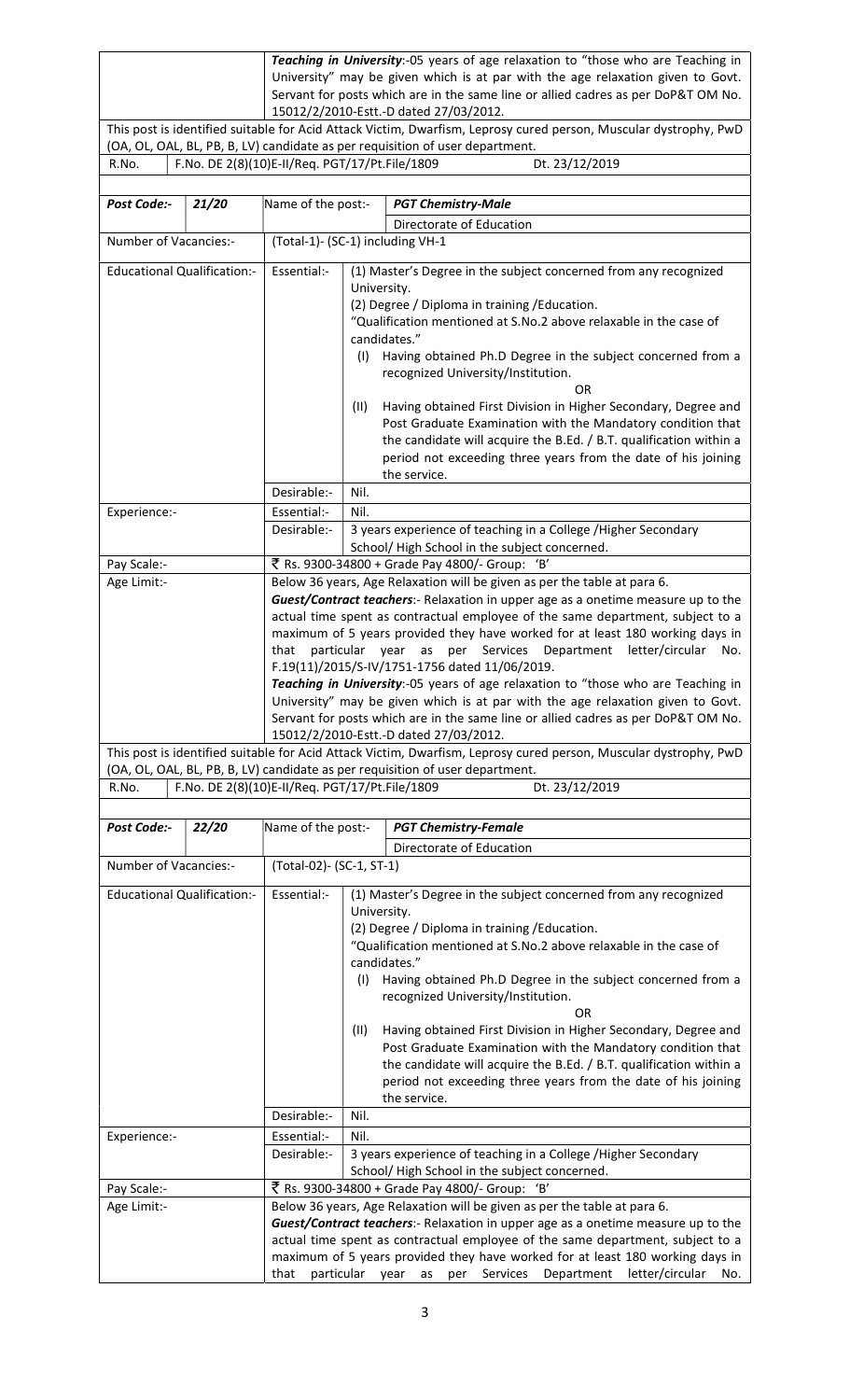| F.19(11)/2015/S-IV/1751-1756 dated 11/06/2019.                                                               |
|--------------------------------------------------------------------------------------------------------------|
| Teaching in University:-05 years of age relaxation to "those who are Teaching in                             |
| University" may be given which is at par with the age relaxation given to Govt.                              |
| Servant for posts which are in the same line or allied cadres as per DoP&T OM No.                            |
| 15012/2/2010-Estt.-D dated 27/03/2012.                                                                       |
| This nost is identified suitable for Acid Attack Victim Dwarfism Lenrosy cured person Muscular dystronby PwD |

This post is identified suitable for Acid Attack Victim, Dwarfism, Leprosy cured person, Muscular dystrophy, PwD (OA, OL, OAL, BL, PB, B, LV) candidate as per requisition of user department.

R.No. F.No. DE 2(8)(10)E-II/Req. PGT/17/Pt.File/1809 Dt. 23/12/2019

| Post Code:-                        | 23/20 | Name of the post:-                                                                                                                                                                                                                                                                                                                                                                                                                                                                                                                                                                                                                             |                                                                                                                                                                                                                                                                                                                                                                                                                                                                                                                                                                                                                                                | <b>PGT Commerce-Male</b>                                                                                                                                                                                                                                                                                                                                                                                                                                                                                                                                                                         |  |  |  |  |
|------------------------------------|-------|------------------------------------------------------------------------------------------------------------------------------------------------------------------------------------------------------------------------------------------------------------------------------------------------------------------------------------------------------------------------------------------------------------------------------------------------------------------------------------------------------------------------------------------------------------------------------------------------------------------------------------------------|------------------------------------------------------------------------------------------------------------------------------------------------------------------------------------------------------------------------------------------------------------------------------------------------------------------------------------------------------------------------------------------------------------------------------------------------------------------------------------------------------------------------------------------------------------------------------------------------------------------------------------------------|--------------------------------------------------------------------------------------------------------------------------------------------------------------------------------------------------------------------------------------------------------------------------------------------------------------------------------------------------------------------------------------------------------------------------------------------------------------------------------------------------------------------------------------------------------------------------------------------------|--|--|--|--|
|                                    |       |                                                                                                                                                                                                                                                                                                                                                                                                                                                                                                                                                                                                                                                |                                                                                                                                                                                                                                                                                                                                                                                                                                                                                                                                                                                                                                                | Directorate of Education                                                                                                                                                                                                                                                                                                                                                                                                                                                                                                                                                                         |  |  |  |  |
| Number of Vacancies:-              |       |                                                                                                                                                                                                                                                                                                                                                                                                                                                                                                                                                                                                                                                |                                                                                                                                                                                                                                                                                                                                                                                                                                                                                                                                                                                                                                                | (Total-61)- (EWS-2, UR-27, OBC-16, SC-10, ST-6) including OH-2, VH-2                                                                                                                                                                                                                                                                                                                                                                                                                                                                                                                             |  |  |  |  |
| <b>Educational Qualification:-</b> |       | Essential:-                                                                                                                                                                                                                                                                                                                                                                                                                                                                                                                                                                                                                                    | University.<br>(1)<br>(11)                                                                                                                                                                                                                                                                                                                                                                                                                                                                                                                                                                                                                     | (1) Master's Degree in the subject concerned from any recognized<br>(2) Degree / Diploma in training / Education.<br>"Qualification mentioned at S.No.2 above relaxable in the case of<br>candidates."<br>Having obtained Ph.D Degree in the subject concerned from a<br>recognized University/Institution.<br><b>OR</b><br>Having obtained First Division in Higher Secondary, Degree and<br>Post Graduate Examination with the Mandatory condition that<br>the candidate will acquire the B.Ed. / B.T. qualification within a<br>period not exceeding three years from the date of his joining |  |  |  |  |
|                                    |       | Desirable:-                                                                                                                                                                                                                                                                                                                                                                                                                                                                                                                                                                                                                                    | Nil.                                                                                                                                                                                                                                                                                                                                                                                                                                                                                                                                                                                                                                           | the service.                                                                                                                                                                                                                                                                                                                                                                                                                                                                                                                                                                                     |  |  |  |  |
| Experience:-                       |       | Essential:-                                                                                                                                                                                                                                                                                                                                                                                                                                                                                                                                                                                                                                    | Nil.                                                                                                                                                                                                                                                                                                                                                                                                                                                                                                                                                                                                                                           |                                                                                                                                                                                                                                                                                                                                                                                                                                                                                                                                                                                                  |  |  |  |  |
|                                    |       | Desirable:-                                                                                                                                                                                                                                                                                                                                                                                                                                                                                                                                                                                                                                    |                                                                                                                                                                                                                                                                                                                                                                                                                                                                                                                                                                                                                                                | 3 years experience of teaching in a College /Higher Secondary                                                                                                                                                                                                                                                                                                                                                                                                                                                                                                                                    |  |  |  |  |
|                                    |       |                                                                                                                                                                                                                                                                                                                                                                                                                                                                                                                                                                                                                                                |                                                                                                                                                                                                                                                                                                                                                                                                                                                                                                                                                                                                                                                | School/High School in the subject concerned.                                                                                                                                                                                                                                                                                                                                                                                                                                                                                                                                                     |  |  |  |  |
| Pay Scale:-<br>Age Limit:-         |       |                                                                                                                                                                                                                                                                                                                                                                                                                                                                                                                                                                                                                                                |                                                                                                                                                                                                                                                                                                                                                                                                                                                                                                                                                                                                                                                | ₹ Rs. 9300-34800 + Grade Pay 4800/- Group: 'B'<br>Below 36 years, Age Relaxation will be given as per table at para 6.                                                                                                                                                                                                                                                                                                                                                                                                                                                                           |  |  |  |  |
|                                    |       | Guest/Contract teachers:- Relaxation in upper age as a onetime measure up to the<br>actual time spent as contractual employee of the same department, subject to a<br>maximum of 5 years provided they have worked for at least 180 working days in<br>particular year as per Services Department letter/circular<br>that<br>No.<br>F.19(11)/2015/S-IV/1751-1756 dated 11/06/2019.<br>Teaching in University:-05 years of age relaxation to "those who are Teaching in<br>University" may be given which is at par with the age relaxation given to Govt.<br>Servant for posts which are in the same line or allied cadres as per DoP&T OM No. |                                                                                                                                                                                                                                                                                                                                                                                                                                                                                                                                                                                                                                                |                                                                                                                                                                                                                                                                                                                                                                                                                                                                                                                                                                                                  |  |  |  |  |
|                                    |       |                                                                                                                                                                                                                                                                                                                                                                                                                                                                                                                                                                                                                                                | 15012/2/2010-Estt.-D dated 27/03/2012.<br>This post is identified suitable for Acid Attack Victim, Dwarfism, Leprosy cured person, Muscular dystrophy, PwD                                                                                                                                                                                                                                                                                                                                                                                                                                                                                     |                                                                                                                                                                                                                                                                                                                                                                                                                                                                                                                                                                                                  |  |  |  |  |
| R.No.                              |       | F.No. DE 2(8)(12)E-II/Requisition/1409                                                                                                                                                                                                                                                                                                                                                                                                                                                                                                                                                                                                         |                                                                                                                                                                                                                                                                                                                                                                                                                                                                                                                                                                                                                                                | (OA, OL, OAL, BL, PB, B, LV) candidate as per requisition of user department.<br>Dt. 21/08/2019                                                                                                                                                                                                                                                                                                                                                                                                                                                                                                  |  |  |  |  |
|                                    |       |                                                                                                                                                                                                                                                                                                                                                                                                                                                                                                                                                                                                                                                |                                                                                                                                                                                                                                                                                                                                                                                                                                                                                                                                                                                                                                                |                                                                                                                                                                                                                                                                                                                                                                                                                                                                                                                                                                                                  |  |  |  |  |
| Post Code:-                        | 24/20 | Name of the post:-                                                                                                                                                                                                                                                                                                                                                                                                                                                                                                                                                                                                                             |                                                                                                                                                                                                                                                                                                                                                                                                                                                                                                                                                                                                                                                | <b>PGT Commerce-Female</b>                                                                                                                                                                                                                                                                                                                                                                                                                                                                                                                                                                       |  |  |  |  |
|                                    |       |                                                                                                                                                                                                                                                                                                                                                                                                                                                                                                                                                                                                                                                |                                                                                                                                                                                                                                                                                                                                                                                                                                                                                                                                                                                                                                                | Directorate of Education                                                                                                                                                                                                                                                                                                                                                                                                                                                                                                                                                                         |  |  |  |  |
| Number of Vacancies:-              |       |                                                                                                                                                                                                                                                                                                                                                                                                                                                                                                                                                                                                                                                |                                                                                                                                                                                                                                                                                                                                                                                                                                                                                                                                                                                                                                                | (Total-32)- (UR-9, OBC-14, SC-1, ST-8) including OH-1, VH-2                                                                                                                                                                                                                                                                                                                                                                                                                                                                                                                                      |  |  |  |  |
| <b>Educational Qualification:-</b> |       | Essential:-                                                                                                                                                                                                                                                                                                                                                                                                                                                                                                                                                                                                                                    | (1) Master's Degree in the subject concerned from any recognized<br>University.<br>(2) Degree / Diploma in training / Education.<br>"Qualification mentioned at S.No.2 above relaxable in the case of<br>candidates."<br>(1)<br>Having obtained Ph.D Degree in the subject concerned from a<br>recognized University/Institution.<br><b>OR</b><br>Having obtained First Division in Higher Secondary, Degree and<br>(11)<br>Post Graduate Examination with the Mandatory condition that<br>the candidate will acquire the B.Ed. / B.T. qualification within a<br>period not exceeding three years from the date of his joining<br>the service. |                                                                                                                                                                                                                                                                                                                                                                                                                                                                                                                                                                                                  |  |  |  |  |
|                                    |       | Desirable:-                                                                                                                                                                                                                                                                                                                                                                                                                                                                                                                                                                                                                                    | Nil.                                                                                                                                                                                                                                                                                                                                                                                                                                                                                                                                                                                                                                           |                                                                                                                                                                                                                                                                                                                                                                                                                                                                                                                                                                                                  |  |  |  |  |
| Experience:-                       |       | Essential:-                                                                                                                                                                                                                                                                                                                                                                                                                                                                                                                                                                                                                                    | Nil.                                                                                                                                                                                                                                                                                                                                                                                                                                                                                                                                                                                                                                           |                                                                                                                                                                                                                                                                                                                                                                                                                                                                                                                                                                                                  |  |  |  |  |
|                                    |       | Desirable:-                                                                                                                                                                                                                                                                                                                                                                                                                                                                                                                                                                                                                                    |                                                                                                                                                                                                                                                                                                                                                                                                                                                                                                                                                                                                                                                | 3 years experience of teaching in a College / Higher Secondary<br>School/High School in the subject concerned.                                                                                                                                                                                                                                                                                                                                                                                                                                                                                   |  |  |  |  |
| Pay Scale:-                        |       |                                                                                                                                                                                                                                                                                                                                                                                                                                                                                                                                                                                                                                                |                                                                                                                                                                                                                                                                                                                                                                                                                                                                                                                                                                                                                                                |                                                                                                                                                                                                                                                                                                                                                                                                                                                                                                                                                                                                  |  |  |  |  |
| Age Limit:-                        |       |                                                                                                                                                                                                                                                                                                                                                                                                                                                                                                                                                                                                                                                | ₹ Rs. 9300-34800 + Grade Pay 4800/- Group: 'B'<br>Below 36 years, Age Relaxation will be given as per the table at para 6.<br>Guest/Contract teachers:- Relaxation in upper age as a onetime measure up to the<br>actual time spent as contractual employee of the same department, subject to a<br>maximum of 5 years provided they have worked for at least 180 working days in                                                                                                                                                                                                                                                              |                                                                                                                                                                                                                                                                                                                                                                                                                                                                                                                                                                                                  |  |  |  |  |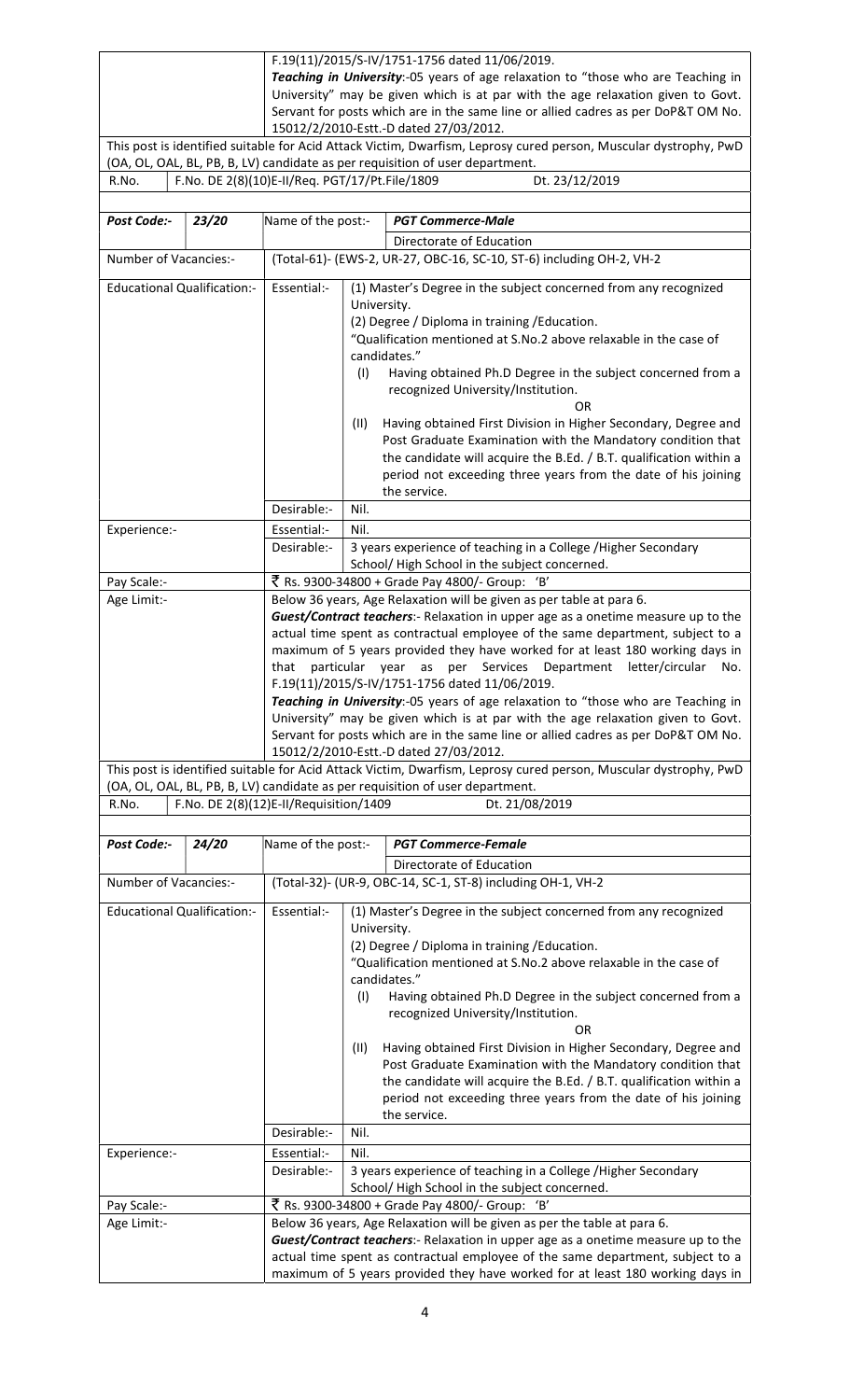|                                                                                                                  | that                                                                              |                                                |  |  |  |  |  | particular year as per Services Department letter/circular No. |  |
|------------------------------------------------------------------------------------------------------------------|-----------------------------------------------------------------------------------|------------------------------------------------|--|--|--|--|--|----------------------------------------------------------------|--|
|                                                                                                                  |                                                                                   | F.19(11)/2015/S-IV/1751-1756 dated 11/06/2019. |  |  |  |  |  |                                                                |  |
|                                                                                                                  | Teaching in University:-05 years of age relaxation to "those who are Teaching in  |                                                |  |  |  |  |  |                                                                |  |
|                                                                                                                  | University" may be given which is at par with the age relaxation given to Govt.   |                                                |  |  |  |  |  |                                                                |  |
|                                                                                                                  | Servant for posts which are in the same line or allied cadres as per DoP&T OM No. |                                                |  |  |  |  |  |                                                                |  |
|                                                                                                                  |                                                                                   | 15012/2/2010-Estt.-D dated 27/03/2012.         |  |  |  |  |  |                                                                |  |
| This post is identified suitable for Acid Attack Victim, Dwarfism, Leprosy cured person, Muscular dystrophy, PwD |                                                                                   |                                                |  |  |  |  |  |                                                                |  |

(OA, OL, OAL, BL, PB, B, LV) candidate as per requisition of user department. R.No. F.No. DE 2(8)(12)E-II/Requisition/1409 Dt. 21/08/2019

| Post Code:-                        | 25/20 | Name of the post:-                                                                                                                                                                                                                                                                                                                                                                                                                                                                                                                                                                                                                                                                    |                                            | <b>PGT English-Male</b>                                                                                                                                                                                                                                                                                                                                                                                                                                                                                                                                                                          |  |  |  |
|------------------------------------|-------|---------------------------------------------------------------------------------------------------------------------------------------------------------------------------------------------------------------------------------------------------------------------------------------------------------------------------------------------------------------------------------------------------------------------------------------------------------------------------------------------------------------------------------------------------------------------------------------------------------------------------------------------------------------------------------------|--------------------------------------------|--------------------------------------------------------------------------------------------------------------------------------------------------------------------------------------------------------------------------------------------------------------------------------------------------------------------------------------------------------------------------------------------------------------------------------------------------------------------------------------------------------------------------------------------------------------------------------------------------|--|--|--|
| Number of Vacancies:-              |       |                                                                                                                                                                                                                                                                                                                                                                                                                                                                                                                                                                                                                                                                                       |                                            | Directorate of Education<br>(Total-42)- (EWS-1, UR-11, OBC-17, SC-2, ST-11) including OH-1, VH-1                                                                                                                                                                                                                                                                                                                                                                                                                                                                                                 |  |  |  |
|                                    |       |                                                                                                                                                                                                                                                                                                                                                                                                                                                                                                                                                                                                                                                                                       |                                            |                                                                                                                                                                                                                                                                                                                                                                                                                                                                                                                                                                                                  |  |  |  |
| <b>Educational Qualification:-</b> |       | Essential:-                                                                                                                                                                                                                                                                                                                                                                                                                                                                                                                                                                                                                                                                           | University.<br>candidates."<br>(1)<br>(II) | (1) Master's Degree in the subject concerned from any recognized<br>(2) Degree / Diploma in training / Education.<br>"Qualification mentioned at S.No.2 above relaxable in the case of<br>Having obtained Ph.D Degree in the subject concerned from a<br>recognized University/Institution.<br><b>OR</b><br>Having obtained First Division in Higher Secondary, Degree and<br>Post Graduate Examination with the Mandatory condition that<br>the candidate will acquire the B.Ed. / B.T. qualification within a<br>period not exceeding three years from the date of his joining<br>the service. |  |  |  |
|                                    |       | Desirable:-                                                                                                                                                                                                                                                                                                                                                                                                                                                                                                                                                                                                                                                                           | Nil.                                       |                                                                                                                                                                                                                                                                                                                                                                                                                                                                                                                                                                                                  |  |  |  |
| Experience:-                       |       | Essential:-                                                                                                                                                                                                                                                                                                                                                                                                                                                                                                                                                                                                                                                                           | Nil.                                       |                                                                                                                                                                                                                                                                                                                                                                                                                                                                                                                                                                                                  |  |  |  |
|                                    |       | Desirable:-                                                                                                                                                                                                                                                                                                                                                                                                                                                                                                                                                                                                                                                                           |                                            | 3 years experience of teaching in a College /Higher Secondary<br>School/High School in the subject concerned.                                                                                                                                                                                                                                                                                                                                                                                                                                                                                    |  |  |  |
| Pay Scale:-                        |       |                                                                                                                                                                                                                                                                                                                                                                                                                                                                                                                                                                                                                                                                                       |                                            | ₹ Rs. 9300-34800 + Grade Pay 4800/- Group: 'B'                                                                                                                                                                                                                                                                                                                                                                                                                                                                                                                                                   |  |  |  |
| Age Limit:-                        |       |                                                                                                                                                                                                                                                                                                                                                                                                                                                                                                                                                                                                                                                                                       |                                            | Below 36 years, Age Relaxation will be given as per the table at para 6.                                                                                                                                                                                                                                                                                                                                                                                                                                                                                                                         |  |  |  |
|                                    |       | Guest/Contract teachers:- Relaxation in upper age as a onetime measure up to the<br>actual time spent as contractual employee of the same department, subject to a<br>maximum of 5 years provided they have worked for at least 180 working days in<br>particular year as per Services Department letter/circular No.<br>that<br>F.19(11)/2015/S-IV/1751-1756 dated 11/06/2019.<br>Teaching in University:-05 years of age relaxation to "those who are Teaching in<br>University" may be given which is at par with the age relaxation given to Govt.<br>Servant for posts which are in the same line or allied cadres as per DoP&T OM No.<br>15012/2/2010-Estt.-D dated 27/03/2012. |                                            |                                                                                                                                                                                                                                                                                                                                                                                                                                                                                                                                                                                                  |  |  |  |
|                                    |       |                                                                                                                                                                                                                                                                                                                                                                                                                                                                                                                                                                                                                                                                                       |                                            | This post is identified suitable for Acid Attack Victim, Dwarfism, Leprosy cured person, Muscular dystrophy, PwD<br>(OA, OL, OAL, BL, PB, B, LV) candidate as per requisition of user department.                                                                                                                                                                                                                                                                                                                                                                                                |  |  |  |
| R.No.                              |       | F.No. DE 2(8)(10)E-II/Req. PGT/17/Pt.File/1809                                                                                                                                                                                                                                                                                                                                                                                                                                                                                                                                                                                                                                        |                                            | Dt. 23/12/2019                                                                                                                                                                                                                                                                                                                                                                                                                                                                                                                                                                                   |  |  |  |
| Post Code:-                        | 26/20 | Name of the post:-                                                                                                                                                                                                                                                                                                                                                                                                                                                                                                                                                                                                                                                                    |                                            | <b>PGT English-Female</b>                                                                                                                                                                                                                                                                                                                                                                                                                                                                                                                                                                        |  |  |  |
|                                    |       |                                                                                                                                                                                                                                                                                                                                                                                                                                                                                                                                                                                                                                                                                       |                                            |                                                                                                                                                                                                                                                                                                                                                                                                                                                                                                                                                                                                  |  |  |  |
| Number of Vacancies:-              |       |                                                                                                                                                                                                                                                                                                                                                                                                                                                                                                                                                                                                                                                                                       |                                            | Directorate of Education<br>(Total-56)- (EWS-2, UR-24, OBC-14, SC-2, ST-14) including OH-1 & VH-1                                                                                                                                                                                                                                                                                                                                                                                                                                                                                                |  |  |  |
|                                    |       |                                                                                                                                                                                                                                                                                                                                                                                                                                                                                                                                                                                                                                                                                       |                                            |                                                                                                                                                                                                                                                                                                                                                                                                                                                                                                                                                                                                  |  |  |  |
| <b>Educational Qualification:-</b> |       | Essential:-                                                                                                                                                                                                                                                                                                                                                                                                                                                                                                                                                                                                                                                                           | University.<br>candidates."<br>(1)<br>(II) | (1) Master's Degree in the subject concerned from any recognized<br>(2) Degree / Diploma in training / Education.<br>"Qualification mentioned at S.No.2 above relaxable in the case of<br>Having obtained Ph.D Degree in the subject concerned from a<br>recognized University/Institution.<br><b>OR</b><br>Having obtained First Division in Higher Secondary, Degree and<br>Post Graduate Examination with the Mandatory condition that<br>the candidate will acquire the B.Ed. / B.T. qualification within a<br>period not exceeding three years from the date of his joining<br>the service. |  |  |  |
|                                    |       | Desirable:-                                                                                                                                                                                                                                                                                                                                                                                                                                                                                                                                                                                                                                                                           | Nil.                                       |                                                                                                                                                                                                                                                                                                                                                                                                                                                                                                                                                                                                  |  |  |  |
| Experience:-                       |       | Essential:-                                                                                                                                                                                                                                                                                                                                                                                                                                                                                                                                                                                                                                                                           | Nil.                                       |                                                                                                                                                                                                                                                                                                                                                                                                                                                                                                                                                                                                  |  |  |  |
|                                    |       | Desirable:-                                                                                                                                                                                                                                                                                                                                                                                                                                                                                                                                                                                                                                                                           |                                            | 3 years experience of teaching in a College / Higher Secondary<br>School/High School in the subject concerned.                                                                                                                                                                                                                                                                                                                                                                                                                                                                                   |  |  |  |
| Pay Scale:-                        |       |                                                                                                                                                                                                                                                                                                                                                                                                                                                                                                                                                                                                                                                                                       |                                            | ₹ Rs. 9300-34800 + Grade Pay 4800/- Group: 'B'                                                                                                                                                                                                                                                                                                                                                                                                                                                                                                                                                   |  |  |  |
| Age Limit:-                        |       |                                                                                                                                                                                                                                                                                                                                                                                                                                                                                                                                                                                                                                                                                       |                                            | Below 36 years, Age Relaxation will be given as per the table at para 6.                                                                                                                                                                                                                                                                                                                                                                                                                                                                                                                         |  |  |  |
|                                    |       |                                                                                                                                                                                                                                                                                                                                                                                                                                                                                                                                                                                                                                                                                       |                                            | Guest/Contract teachers:- Relaxation in upper age as a onetime measure up to the<br>actual time spent as contractual employee of the same department, subject to a                                                                                                                                                                                                                                                                                                                                                                                                                               |  |  |  |
|                                    |       |                                                                                                                                                                                                                                                                                                                                                                                                                                                                                                                                                                                                                                                                                       |                                            |                                                                                                                                                                                                                                                                                                                                                                                                                                                                                                                                                                                                  |  |  |  |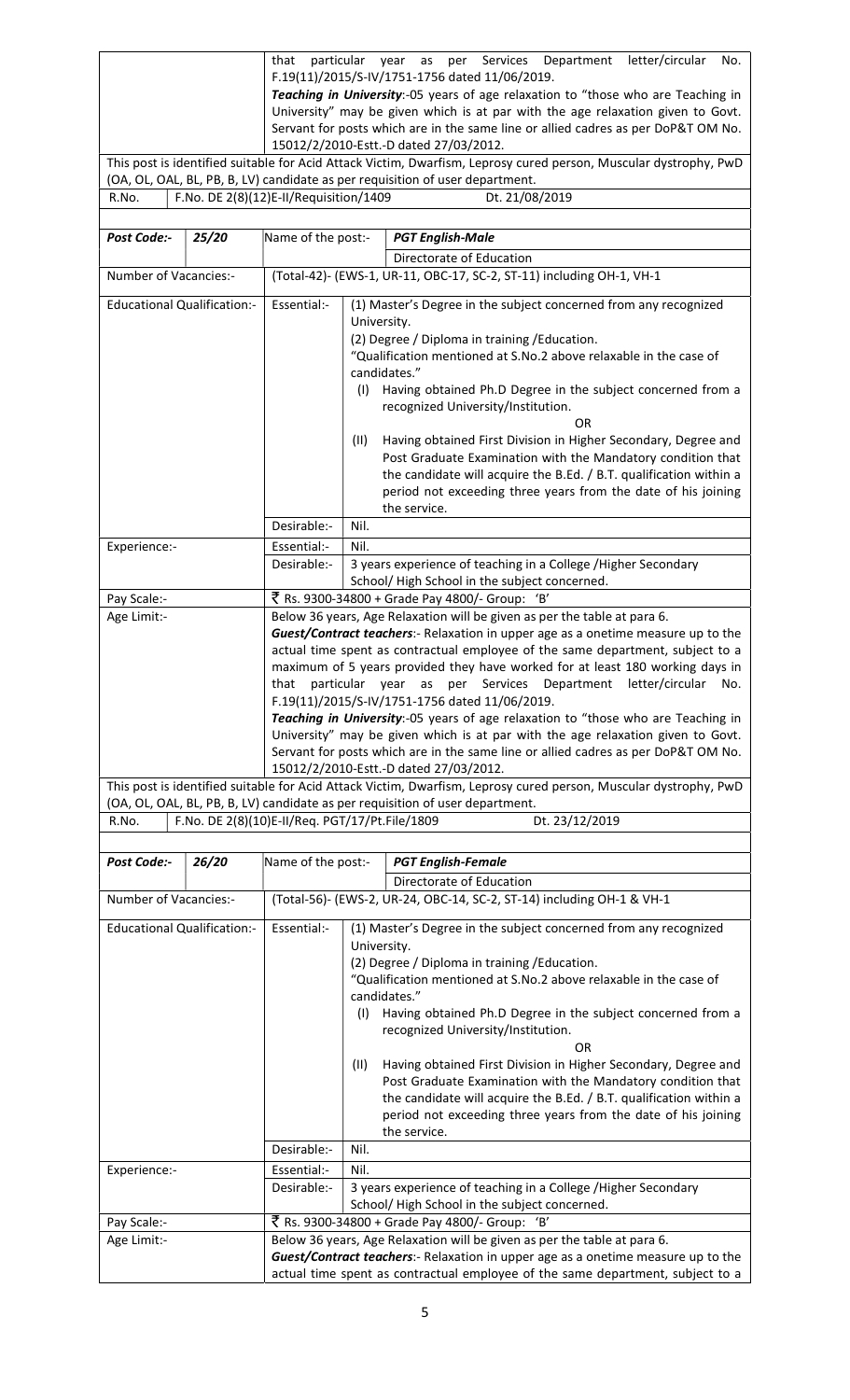maximum of 5 years provided they have worked for at least 180 working days in that particular year as per Services Department letter/circular No. F.19(11)/2015/S-IV/1751-1756 dated 11/06/2019. Teaching in University:-05 years of age relaxation to "those who are Teaching in University" may be given which is at par with the age relaxation given to Govt. Servant for posts which are in the same line or allied cadres as per DoP&T OM No. 15012/2/2010-Estt.-D dated 27/03/2012.

This post is identified suitable for Acid Attack Victim, Dwarfism, Leprosy cured person, Muscular dystrophy, PwD (OA, OL, OAL, BL, PB, B, LV) candidate as per requisition of user department. Dt. 23/12/2019

| F.No. DE 2(8)(10)E-II/Req. PGT/17/Pt.File/1809<br>R.No. |
|---------------------------------------------------------|
|---------------------------------------------------------|

| Post Code:-                                        | 27/20 | Name of the post:-                                                                                                                                                                                                                                                                                                                                                                                                                                                                                                                                                                                                                                                                                                                                            |                                                                                                                                                                                                                                                                                                                                                                                                                                                                                                                                                                                                                                                                                                                                                                           | <b>PGT History-Male</b>                                                                                                                                                                           |  |  |  |
|----------------------------------------------------|-------|---------------------------------------------------------------------------------------------------------------------------------------------------------------------------------------------------------------------------------------------------------------------------------------------------------------------------------------------------------------------------------------------------------------------------------------------------------------------------------------------------------------------------------------------------------------------------------------------------------------------------------------------------------------------------------------------------------------------------------------------------------------|---------------------------------------------------------------------------------------------------------------------------------------------------------------------------------------------------------------------------------------------------------------------------------------------------------------------------------------------------------------------------------------------------------------------------------------------------------------------------------------------------------------------------------------------------------------------------------------------------------------------------------------------------------------------------------------------------------------------------------------------------------------------------|---------------------------------------------------------------------------------------------------------------------------------------------------------------------------------------------------|--|--|--|
|                                                    |       |                                                                                                                                                                                                                                                                                                                                                                                                                                                                                                                                                                                                                                                                                                                                                               |                                                                                                                                                                                                                                                                                                                                                                                                                                                                                                                                                                                                                                                                                                                                                                           | Directorate of Education                                                                                                                                                                          |  |  |  |
| Number of Vacancies:-                              |       |                                                                                                                                                                                                                                                                                                                                                                                                                                                                                                                                                                                                                                                                                                                                                               |                                                                                                                                                                                                                                                                                                                                                                                                                                                                                                                                                                                                                                                                                                                                                                           | (Total-22)- (EWS-1, UR-10, SC-4, ST-7) including VH-1                                                                                                                                             |  |  |  |
| <b>Educational Qualification:-</b>                 |       | Essential:-                                                                                                                                                                                                                                                                                                                                                                                                                                                                                                                                                                                                                                                                                                                                                   | (1) Master's Degree in the subject concerned from any recognized<br>University.<br>(2) Degree / Diploma in training / Education.<br>"Qualification mentioned at S.No.2 above relaxable in the case of<br>candidates."<br>(1)<br>Having obtained Ph.D Degree in the subject concerned from a<br>recognized University/Institution.<br><b>OR</b><br>Having obtained First Division in Higher Secondary, Degree and<br>(11)<br>Post Graduate Examination with the Mandatory condition that<br>the candidate will acquire the B.Ed. / B.T. qualification within a<br>period not exceeding three years from the date of his joining<br>the service.                                                                                                                            |                                                                                                                                                                                                   |  |  |  |
|                                                    |       | Desirable:-                                                                                                                                                                                                                                                                                                                                                                                                                                                                                                                                                                                                                                                                                                                                                   | Nil.                                                                                                                                                                                                                                                                                                                                                                                                                                                                                                                                                                                                                                                                                                                                                                      |                                                                                                                                                                                                   |  |  |  |
| Experience:-                                       |       | Essential:-                                                                                                                                                                                                                                                                                                                                                                                                                                                                                                                                                                                                                                                                                                                                                   | Nil.                                                                                                                                                                                                                                                                                                                                                                                                                                                                                                                                                                                                                                                                                                                                                                      |                                                                                                                                                                                                   |  |  |  |
|                                                    |       | Desirable:-                                                                                                                                                                                                                                                                                                                                                                                                                                                                                                                                                                                                                                                                                                                                                   |                                                                                                                                                                                                                                                                                                                                                                                                                                                                                                                                                                                                                                                                                                                                                                           | 3 years experience of teaching in a College /Higher Secondary<br>School/High School in the subject concerned.                                                                                     |  |  |  |
| Pay Scale:-                                        |       |                                                                                                                                                                                                                                                                                                                                                                                                                                                                                                                                                                                                                                                                                                                                                               |                                                                                                                                                                                                                                                                                                                                                                                                                                                                                                                                                                                                                                                                                                                                                                           | ₹ Rs. 9300-34800 + Grade Pay 4800/- Group: 'B'                                                                                                                                                    |  |  |  |
| Age Limit:-                                        |       | Below 36 years, Age Relaxation will be given as per table at para 6.<br>Guest/Contract teachers:- Relaxation in upper age as a onetime measure up to the<br>actual time spent as contractual employee of the same department, subject to a<br>maximum of 5 years provided they have worked for at least 180 working days in<br>particular year as per Services Department letter/circular No.<br>that<br>F.19(11)/2015/S-IV/1751-1756 dated 11/06/2019.<br>Teaching in University:-05 years of age relaxation to "those who are Teaching in<br>University" may be given which is at par with the age relaxation given to Govt.<br>Servant for posts which are in the same line or allied cadres as per DoP&T OM No.<br>15012/2/2010-Estt.-D dated 27/03/2012. |                                                                                                                                                                                                                                                                                                                                                                                                                                                                                                                                                                                                                                                                                                                                                                           |                                                                                                                                                                                                   |  |  |  |
|                                                    |       |                                                                                                                                                                                                                                                                                                                                                                                                                                                                                                                                                                                                                                                                                                                                                               |                                                                                                                                                                                                                                                                                                                                                                                                                                                                                                                                                                                                                                                                                                                                                                           | This post is identified suitable for Acid Attack Victim, Dwarfism, Leprosy cured person, Muscular dystrophy, PwD<br>(OA, OL, OAL, BL, PB, B, LV) candidate as per requisition of user department. |  |  |  |
| R.No.                                              |       | F.No. DE 2(8)(12)E-II/Requisition/1409                                                                                                                                                                                                                                                                                                                                                                                                                                                                                                                                                                                                                                                                                                                        |                                                                                                                                                                                                                                                                                                                                                                                                                                                                                                                                                                                                                                                                                                                                                                           | Dt. 21/08/2019                                                                                                                                                                                    |  |  |  |
|                                                    |       |                                                                                                                                                                                                                                                                                                                                                                                                                                                                                                                                                                                                                                                                                                                                                               |                                                                                                                                                                                                                                                                                                                                                                                                                                                                                                                                                                                                                                                                                                                                                                           |                                                                                                                                                                                                   |  |  |  |
| Post Code:-                                        | 28/20 | Name of the post:-                                                                                                                                                                                                                                                                                                                                                                                                                                                                                                                                                                                                                                                                                                                                            |                                                                                                                                                                                                                                                                                                                                                                                                                                                                                                                                                                                                                                                                                                                                                                           | <b>PGT Maths-Male</b>                                                                                                                                                                             |  |  |  |
|                                                    |       |                                                                                                                                                                                                                                                                                                                                                                                                                                                                                                                                                                                                                                                                                                                                                               |                                                                                                                                                                                                                                                                                                                                                                                                                                                                                                                                                                                                                                                                                                                                                                           | Directorate of Education                                                                                                                                                                          |  |  |  |
| Number of Vacancies:-                              |       | Essential:-                                                                                                                                                                                                                                                                                                                                                                                                                                                                                                                                                                                                                                                                                                                                                   | (Total-46)- (EWS-1, UR-18, OBC-12, SC-05, ST-10) including OH-2 & VH-2                                                                                                                                                                                                                                                                                                                                                                                                                                                                                                                                                                                                                                                                                                    |                                                                                                                                                                                                   |  |  |  |
| <b>Educational Qualification:-</b><br>Experience:- |       | Desirable:-<br>Essential:-<br>Desirable:-                                                                                                                                                                                                                                                                                                                                                                                                                                                                                                                                                                                                                                                                                                                     | (1) Master's Degree in the subject concerned from any recognized<br>University.<br>(2) Degree / Diploma in training / Education.<br>"Qualification mentioned at S.No.2 above relaxable in the case of<br>candidates."<br>(1)<br>Having obtained Ph.D Degree in the subject concerned from a<br>recognized University/Institution.<br>OR<br>Having obtained First Division in Higher Secondary, Degree and<br>(11)<br>Post Graduate Examination with the Mandatory condition that<br>the candidate will acquire the B.Ed. / B.T. qualification within a<br>period not exceeding three years from the date of his joining<br>the service.<br>Nil.<br>Nil.<br>3 years experience of teaching in a College / Higher Secondary<br>School/High School in the subject concerned. |                                                                                                                                                                                                   |  |  |  |
| Pay Scale:-                                        |       |                                                                                                                                                                                                                                                                                                                                                                                                                                                                                                                                                                                                                                                                                                                                                               |                                                                                                                                                                                                                                                                                                                                                                                                                                                                                                                                                                                                                                                                                                                                                                           | ₹ Rs. 9300-34800 + Grade Pay 4800/- Group: 'B'                                                                                                                                                    |  |  |  |
| Age Limit:-                                        |       |                                                                                                                                                                                                                                                                                                                                                                                                                                                                                                                                                                                                                                                                                                                                                               |                                                                                                                                                                                                                                                                                                                                                                                                                                                                                                                                                                                                                                                                                                                                                                           | Below 36 years, Age Relaxation will be given as per the table at para 6.                                                                                                                          |  |  |  |
|                                                    |       |                                                                                                                                                                                                                                                                                                                                                                                                                                                                                                                                                                                                                                                                                                                                                               |                                                                                                                                                                                                                                                                                                                                                                                                                                                                                                                                                                                                                                                                                                                                                                           | Guest/Contract teachers:- Relaxation in upper age as a onetime measure up to the                                                                                                                  |  |  |  |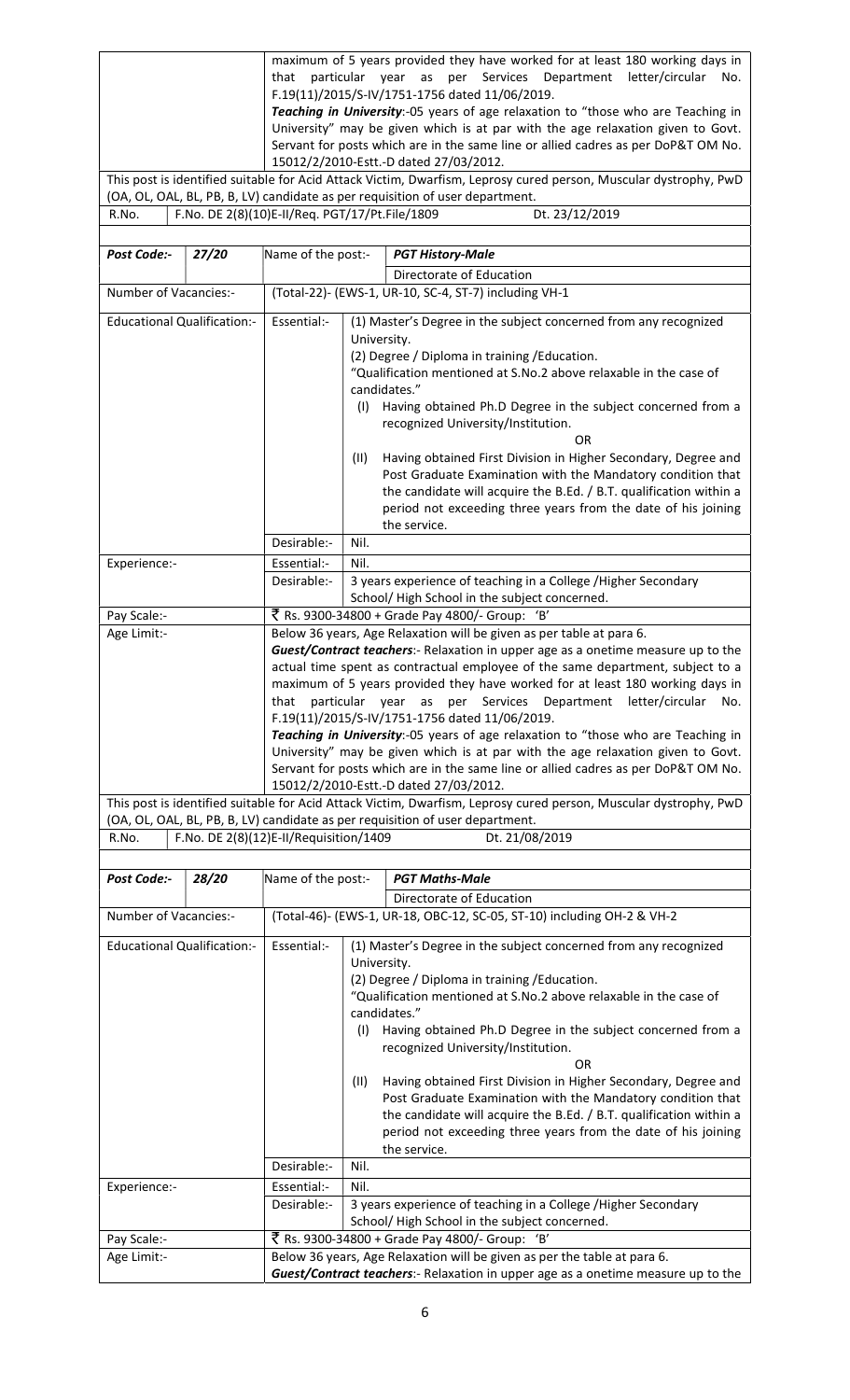| actual time spent as contractual employee of the same department, subject to a   |  |  |  |  |  |  |                                                                     |  |  |
|----------------------------------------------------------------------------------|--|--|--|--|--|--|---------------------------------------------------------------------|--|--|
| maximum of 5 years provided they have worked for at least 180 working days in    |  |  |  |  |  |  |                                                                     |  |  |
|                                                                                  |  |  |  |  |  |  | that particular year as per Services Department letter/circular No. |  |  |
| F.19(11)/2015/S-IV/1751-1756 dated 11/06/2019.                                   |  |  |  |  |  |  |                                                                     |  |  |
| Teaching in University:-05 years of age relaxation to "those who are Teaching in |  |  |  |  |  |  |                                                                     |  |  |
|                                                                                  |  |  |  |  |  |  |                                                                     |  |  |

University" may be given which is at par with the age relaxation given to Govt. Servant for posts which are in the same line or allied cadres as per DoP&T OM No. 15012/2/2010-Estt.-D dated 27/03/2012.

This post is identified suitable for Acid Attack Victim, Dwarfism, Leprosy cured person, Muscular dystrophy, PwD (OA, OL, OAL, BL, PB, B, LV) candidate as per requisition of user department.<br>R.No.  $\boxed{\text{F.No. DE 2(8)(10)E-II/Req. PGT/17/Pt.File/1809}}$  Dt. 23/12/2019 R.No. | F.No. DE 2(8)(10)E-II/Req. PGT/17/Pt. File/1809

| Post Code:-                                    | 29/20 | Name of the post:-                                                                                                                                                                                                                                                                                                                                                                                                                                                                                                                                                                                                                                                                                   |                                                                                                                                                                                                                                                                                                                                                                                                                                                                                                                                                                                                                                         | <b>PGT Maths-Female</b>                                                                                                                                                                           |  |  |  |  |
|------------------------------------------------|-------|------------------------------------------------------------------------------------------------------------------------------------------------------------------------------------------------------------------------------------------------------------------------------------------------------------------------------------------------------------------------------------------------------------------------------------------------------------------------------------------------------------------------------------------------------------------------------------------------------------------------------------------------------------------------------------------------------|-----------------------------------------------------------------------------------------------------------------------------------------------------------------------------------------------------------------------------------------------------------------------------------------------------------------------------------------------------------------------------------------------------------------------------------------------------------------------------------------------------------------------------------------------------------------------------------------------------------------------------------------|---------------------------------------------------------------------------------------------------------------------------------------------------------------------------------------------------|--|--|--|--|
|                                                |       |                                                                                                                                                                                                                                                                                                                                                                                                                                                                                                                                                                                                                                                                                                      |                                                                                                                                                                                                                                                                                                                                                                                                                                                                                                                                                                                                                                         | Directorate of Education                                                                                                                                                                          |  |  |  |  |
| Number of Vacancies:-                          |       | (Total-26)- (EWS-1, UR-10, OBC-03, SC-04, ST-08)                                                                                                                                                                                                                                                                                                                                                                                                                                                                                                                                                                                                                                                     |                                                                                                                                                                                                                                                                                                                                                                                                                                                                                                                                                                                                                                         |                                                                                                                                                                                                   |  |  |  |  |
| <b>Educational Qualification:-</b>             |       | Essential:-<br>Desirable:-                                                                                                                                                                                                                                                                                                                                                                                                                                                                                                                                                                                                                                                                           | (1) Master's Degree in the subject concerned from any recognized<br>University.<br>(2) Degree / Diploma in training / Education.<br>"Qualification mentioned at S.No.2 above relaxable in the case of<br>candidates."<br>(1)<br>Having obtained Ph.D Degree in the subject concerned from a<br>recognized University/Institution.<br>OR<br>(11)<br>Having obtained First Division in Higher Secondary, Degree and<br>Post Graduate Examination with the Mandatory condition that<br>the candidate will acquire the B.Ed. / B.T. qualification within a<br>period not exceeding three years from the date of his joining<br>the service. |                                                                                                                                                                                                   |  |  |  |  |
|                                                |       |                                                                                                                                                                                                                                                                                                                                                                                                                                                                                                                                                                                                                                                                                                      | Nil.                                                                                                                                                                                                                                                                                                                                                                                                                                                                                                                                                                                                                                    |                                                                                                                                                                                                   |  |  |  |  |
| Experience:-                                   |       | Essential:-                                                                                                                                                                                                                                                                                                                                                                                                                                                                                                                                                                                                                                                                                          | Nil.                                                                                                                                                                                                                                                                                                                                                                                                                                                                                                                                                                                                                                    |                                                                                                                                                                                                   |  |  |  |  |
|                                                |       | Desirable:-                                                                                                                                                                                                                                                                                                                                                                                                                                                                                                                                                                                                                                                                                          |                                                                                                                                                                                                                                                                                                                                                                                                                                                                                                                                                                                                                                         | 3 years experience of teaching in a College /Higher Secondary<br>School/High School in the subject concerned.                                                                                     |  |  |  |  |
| Pay Scale:-                                    |       |                                                                                                                                                                                                                                                                                                                                                                                                                                                                                                                                                                                                                                                                                                      |                                                                                                                                                                                                                                                                                                                                                                                                                                                                                                                                                                                                                                         | ₹ Rs. 9300-34800 + Grade Pay 4800/- Group: 'B'                                                                                                                                                    |  |  |  |  |
| Age Limit:-                                    |       |                                                                                                                                                                                                                                                                                                                                                                                                                                                                                                                                                                                                                                                                                                      |                                                                                                                                                                                                                                                                                                                                                                                                                                                                                                                                                                                                                                         | Below 36 years, Age Relaxation will be given as per the table at para 6.                                                                                                                          |  |  |  |  |
|                                                |       | Guest/Contract teachers:- Relaxation in upper age as a onetime measure up to the<br>actual time spent as contractual employee of the same department, subject to a<br>maximum of 5 years provided they have worked for at least 180 working days in<br>particular year as<br>Services<br>Department<br>letter/circular<br>that<br>per<br>No.<br>F.19(11)/2015/S-IV/1751-1756 dated 11/06/2019.<br>Teaching in University:-05 years of age relaxation to "those who are Teaching in<br>University" may be given which is at par with the age relaxation given to Govt.<br>Servant for posts which are in the same line or allied cadres as per DoP&T OM No.<br>15012/2/2010-Estt.-D dated 27/03/2012. |                                                                                                                                                                                                                                                                                                                                                                                                                                                                                                                                                                                                                                         |                                                                                                                                                                                                   |  |  |  |  |
|                                                |       |                                                                                                                                                                                                                                                                                                                                                                                                                                                                                                                                                                                                                                                                                                      |                                                                                                                                                                                                                                                                                                                                                                                                                                                                                                                                                                                                                                         | This post is identified suitable for Acid Attack Victim, Dwarfism, Leprosy cured person, Muscular dystrophy, PwD<br>(OA, OL, OAL, BL, PB, B, LV) candidate as per requisition of user department. |  |  |  |  |
| R.No.                                          |       |                                                                                                                                                                                                                                                                                                                                                                                                                                                                                                                                                                                                                                                                                                      |                                                                                                                                                                                                                                                                                                                                                                                                                                                                                                                                                                                                                                         | Dt. 23/12/2019                                                                                                                                                                                    |  |  |  |  |
| F.No. DE 2(8)(10)E-II/Req. PGT/17/Pt.File/1809 |       |                                                                                                                                                                                                                                                                                                                                                                                                                                                                                                                                                                                                                                                                                                      |                                                                                                                                                                                                                                                                                                                                                                                                                                                                                                                                                                                                                                         |                                                                                                                                                                                                   |  |  |  |  |
| Post Code:-<br>30/20                           |       | Name of the post:-                                                                                                                                                                                                                                                                                                                                                                                                                                                                                                                                                                                                                                                                                   |                                                                                                                                                                                                                                                                                                                                                                                                                                                                                                                                                                                                                                         | <b>PGT Physics-Male</b>                                                                                                                                                                           |  |  |  |  |
|                                                |       |                                                                                                                                                                                                                                                                                                                                                                                                                                                                                                                                                                                                                                                                                                      |                                                                                                                                                                                                                                                                                                                                                                                                                                                                                                                                                                                                                                         | Directorate of Education                                                                                                                                                                          |  |  |  |  |
| Number of Vacancies:-                          |       | (Total-22)- (EWS-1, UR-12, OBC-03, SC-04, ST-02) including OH-1 & VH-1                                                                                                                                                                                                                                                                                                                                                                                                                                                                                                                                                                                                                               |                                                                                                                                                                                                                                                                                                                                                                                                                                                                                                                                                                                                                                         |                                                                                                                                                                                                   |  |  |  |  |
| <b>Educational Qualification:-</b>             |       | Essential:-                                                                                                                                                                                                                                                                                                                                                                                                                                                                                                                                                                                                                                                                                          | (1) Master's Degree in the subject concerned from any recognized<br>University.<br>(2) Degree / Diploma in training / Education.<br>"Qualification mentioned at S.No.2 above relaxable in the case of<br>candidates."<br>(1)<br>Having obtained Ph.D Degree in the subject concerned from a<br>recognized University/Institution.<br>OR<br>Having obtained First Division in Higher Secondary, Degree and<br>(11)<br>Post Graduate Examination with the Mandatory condition that<br>the candidate will acquire the B.Ed. / B.T. qualification within a<br>period not exceeding three years from the date of his joining<br>the service. |                                                                                                                                                                                                   |  |  |  |  |
|                                                |       | Desirable:-                                                                                                                                                                                                                                                                                                                                                                                                                                                                                                                                                                                                                                                                                          | Nil.                                                                                                                                                                                                                                                                                                                                                                                                                                                                                                                                                                                                                                    |                                                                                                                                                                                                   |  |  |  |  |
| Experience:-                                   |       | Essential:-                                                                                                                                                                                                                                                                                                                                                                                                                                                                                                                                                                                                                                                                                          | Nil.                                                                                                                                                                                                                                                                                                                                                                                                                                                                                                                                                                                                                                    |                                                                                                                                                                                                   |  |  |  |  |
|                                                |       | Desirable:-                                                                                                                                                                                                                                                                                                                                                                                                                                                                                                                                                                                                                                                                                          | 3 years experience of teaching in a College /Higher Secondary                                                                                                                                                                                                                                                                                                                                                                                                                                                                                                                                                                           |                                                                                                                                                                                                   |  |  |  |  |

Age Limit:- **Below 36 years, Age Relaxation will be given as per the table at para 6.** 

Pay Scale:-  $\bar{\bar{\zeta}}$  Rs. 9300-34800 + Grade Pay 4800/- Group: 'B'

School/ High School in the subject concerned.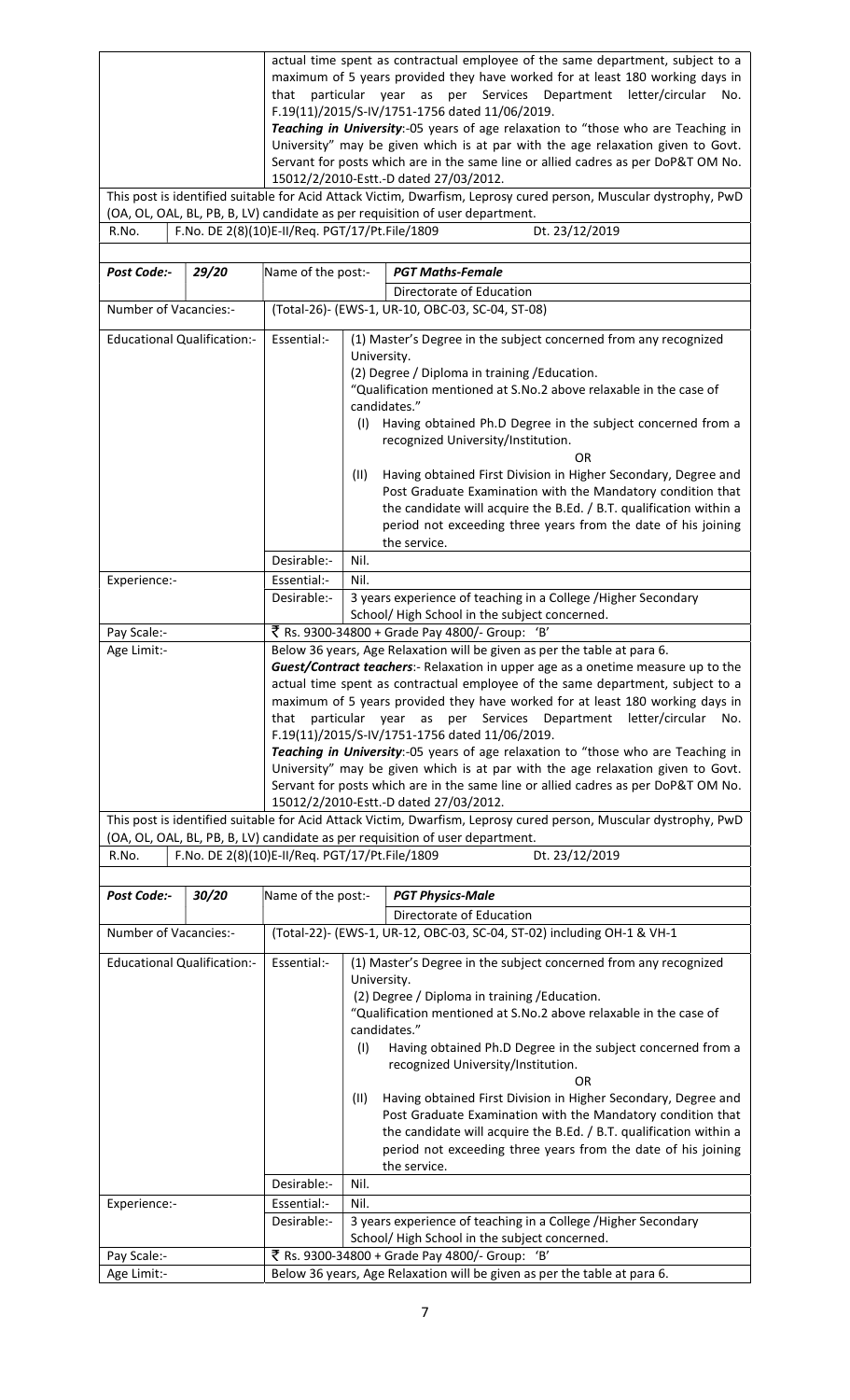|                                    |       | Guest/Contract teachers:- Relaxation in upper age as a onetime measure up to the                                                                                |                                                                                                                                                                     |  |  |  |  |  |
|------------------------------------|-------|-----------------------------------------------------------------------------------------------------------------------------------------------------------------|---------------------------------------------------------------------------------------------------------------------------------------------------------------------|--|--|--|--|--|
|                                    |       | actual time spent as contractual employee of the same department, subject to a<br>maximum of 5 years provided they have worked for at least 180 working days in |                                                                                                                                                                     |  |  |  |  |  |
|                                    |       | that particular year as per Services Department letter/circular<br>No.                                                                                          |                                                                                                                                                                     |  |  |  |  |  |
|                                    |       | F.19(11)/2015/S-IV/1751-1756 dated 11/06/2019.                                                                                                                  |                                                                                                                                                                     |  |  |  |  |  |
|                                    |       | Teaching in University:-05 years of age relaxation to "those who are Teaching in                                                                                |                                                                                                                                                                     |  |  |  |  |  |
|                                    |       | University" may be given which is at par with the age relaxation given to Govt.                                                                                 |                                                                                                                                                                     |  |  |  |  |  |
|                                    |       | Servant for posts which are in the same line or allied cadres as per DoP&T OM No.                                                                               |                                                                                                                                                                     |  |  |  |  |  |
|                                    |       | 15012/2/2010-Estt.-D dated 27/03/2012.                                                                                                                          |                                                                                                                                                                     |  |  |  |  |  |
|                                    |       |                                                                                                                                                                 | This post is identified suitable for Acid Attack Victim, Dwarfism, Leprosy cured person, Muscular dystrophy, PwD                                                    |  |  |  |  |  |
| R.No.                              |       |                                                                                                                                                                 | (OA, OL, OAL, BL, PB, B, LV) candidate as per requisition of user department.<br>F.No. DE 2(8)(10)E-II/Req. PGT/17/Pt.File/1809<br>Dt. 23/12/2019                   |  |  |  |  |  |
|                                    |       |                                                                                                                                                                 |                                                                                                                                                                     |  |  |  |  |  |
| Post Code:-                        | 31/20 | Name of the post:-                                                                                                                                              | <b>PGT Physics-Female</b>                                                                                                                                           |  |  |  |  |  |
|                                    |       |                                                                                                                                                                 | Directorate of Education                                                                                                                                            |  |  |  |  |  |
| Number of Vacancies:-              |       |                                                                                                                                                                 | (Total-29)- (EWS-1, UR-12, OBC-10, SC-03, ST-03) including OH-1 & VH - 01                                                                                           |  |  |  |  |  |
|                                    |       |                                                                                                                                                                 |                                                                                                                                                                     |  |  |  |  |  |
| <b>Educational Qualification:-</b> |       | Essential:-                                                                                                                                                     | (1) Master's Degree in the subject concerned from any recognized                                                                                                    |  |  |  |  |  |
|                                    |       |                                                                                                                                                                 | University.                                                                                                                                                         |  |  |  |  |  |
|                                    |       |                                                                                                                                                                 | (2) Degree / Diploma in training / Education.<br>"Qualification mentioned at S.No.2 above relaxable in the case of                                                  |  |  |  |  |  |
|                                    |       |                                                                                                                                                                 | candidates."                                                                                                                                                        |  |  |  |  |  |
|                                    |       |                                                                                                                                                                 | Having obtained Ph.D Degree in the subject concerned from a<br>(1)                                                                                                  |  |  |  |  |  |
|                                    |       |                                                                                                                                                                 | recognized University/Institution.                                                                                                                                  |  |  |  |  |  |
|                                    |       |                                                                                                                                                                 | <b>OR</b>                                                                                                                                                           |  |  |  |  |  |
|                                    |       |                                                                                                                                                                 | Having obtained First Division in Higher Secondary, Degree and<br>(11)                                                                                              |  |  |  |  |  |
|                                    |       |                                                                                                                                                                 | Post Graduate Examination with the Mandatory condition that                                                                                                         |  |  |  |  |  |
|                                    |       |                                                                                                                                                                 | the candidate will acquire the B.Ed. / B.T. qualification within a                                                                                                  |  |  |  |  |  |
|                                    |       |                                                                                                                                                                 | period not exceeding three years from the date of his joining                                                                                                       |  |  |  |  |  |
|                                    |       |                                                                                                                                                                 | the service.                                                                                                                                                        |  |  |  |  |  |
|                                    |       | Desirable:-                                                                                                                                                     | Nil.                                                                                                                                                                |  |  |  |  |  |
| Experience:-                       |       | Essential:-<br>Desirable:-                                                                                                                                      | Nil.                                                                                                                                                                |  |  |  |  |  |
|                                    |       |                                                                                                                                                                 | 3 years experience of teaching in a College / Higher Secondary<br>School/High School in the subject concerned.                                                      |  |  |  |  |  |
| Pay Scale:-                        |       |                                                                                                                                                                 | ₹ Rs. 9300-34800 + Grade Pay 4800/- Group: 'B'                                                                                                                      |  |  |  |  |  |
| Age Limit:-                        |       | Below 36 years, Age Relaxation will be given as per the table at para 6.                                                                                        |                                                                                                                                                                     |  |  |  |  |  |
|                                    |       | Guest/Contract teachers:- Relaxation in upper age as a onetime measure up to the                                                                                |                                                                                                                                                                     |  |  |  |  |  |
|                                    |       | actual time spent as contractual employee of the same department, subject to a                                                                                  |                                                                                                                                                                     |  |  |  |  |  |
|                                    |       |                                                                                                                                                                 | maximum of 5 years provided they have worked for at least 180 working days in                                                                                       |  |  |  |  |  |
|                                    |       | that                                                                                                                                                            | particular year<br>as per Services Department letter/circular<br>No.                                                                                                |  |  |  |  |  |
|                                    |       |                                                                                                                                                                 | F.19(11)/2015/S-IV/1751-1756 dated 11/06/2019.                                                                                                                      |  |  |  |  |  |
|                                    |       |                                                                                                                                                                 | Teaching in University:-05 years of age relaxation to "those who are Teaching in<br>University" may be given which is at par with the age relaxation given to Govt. |  |  |  |  |  |
|                                    |       |                                                                                                                                                                 | Servant for posts which are in the same line or allied cadres as per DoP&T OM No.                                                                                   |  |  |  |  |  |
|                                    |       |                                                                                                                                                                 | 15012/2/2010-Estt.-D dated 27/03/2012.                                                                                                                              |  |  |  |  |  |
|                                    |       |                                                                                                                                                                 | This post is identified suitable for Acid Attack Victim, Dwarfism, Leprosy cured person, Muscular dystrophy, PwD                                                    |  |  |  |  |  |
|                                    |       | (OA, OL, OAL, BL, PB, B, LV) candidate as per requisition of user department.                                                                                   |                                                                                                                                                                     |  |  |  |  |  |
| R.No.                              |       |                                                                                                                                                                 | F.No. DE 2(8)(10)E-II/Req. PGT/17/Pt.File/1809<br>Dt. 23/12/2019                                                                                                    |  |  |  |  |  |
|                                    |       |                                                                                                                                                                 |                                                                                                                                                                     |  |  |  |  |  |
| Post Code:-                        | 32/20 | Name of the post:-                                                                                                                                              | <b>PGT Sanskrit-Female</b>                                                                                                                                          |  |  |  |  |  |
|                                    |       |                                                                                                                                                                 | Directorate of Education                                                                                                                                            |  |  |  |  |  |
| Number of Vacancies:-              |       |                                                                                                                                                                 | (Total-10)- (UR-02, OBC-04, SC-02, ST-02) including VH-01                                                                                                           |  |  |  |  |  |
| <b>Educational Qualification:-</b> |       | Essential:-                                                                                                                                                     | (1) Master's Degree in the subject concerned from any recognized                                                                                                    |  |  |  |  |  |
|                                    |       |                                                                                                                                                                 | University.                                                                                                                                                         |  |  |  |  |  |
|                                    |       |                                                                                                                                                                 | (2) Degree / Diploma in training / Education.                                                                                                                       |  |  |  |  |  |
|                                    |       |                                                                                                                                                                 | "Qualification mentioned at S.No.2 above relaxable in the case of                                                                                                   |  |  |  |  |  |
|                                    |       |                                                                                                                                                                 | candidates."                                                                                                                                                        |  |  |  |  |  |
|                                    |       |                                                                                                                                                                 | Having obtained Ph.D Degree in the subject concerned from a<br>(1)                                                                                                  |  |  |  |  |  |
|                                    |       |                                                                                                                                                                 | recognized University/Institution.<br><b>OR</b>                                                                                                                     |  |  |  |  |  |
|                                    |       |                                                                                                                                                                 | Having obtained First Division in Higher Secondary, Degree and<br>(11)                                                                                              |  |  |  |  |  |
|                                    |       |                                                                                                                                                                 | Post Graduate Examination with the Mandatory condition that                                                                                                         |  |  |  |  |  |
|                                    |       |                                                                                                                                                                 | the candidate will acquire the B.Ed. / B.T. qualification within a                                                                                                  |  |  |  |  |  |
|                                    |       |                                                                                                                                                                 | period not exceeding three years from the date of his joining                                                                                                       |  |  |  |  |  |
|                                    |       |                                                                                                                                                                 | the service.                                                                                                                                                        |  |  |  |  |  |
|                                    |       |                                                                                                                                                                 |                                                                                                                                                                     |  |  |  |  |  |
|                                    |       | Desirable:-                                                                                                                                                     | Nil.                                                                                                                                                                |  |  |  |  |  |
| Experience:-                       |       | Essential:-                                                                                                                                                     | Nil.                                                                                                                                                                |  |  |  |  |  |
|                                    |       | Desirable:-                                                                                                                                                     | 3 years experience of teaching in a College / Higher Secondary<br>School/High School in the subject concerned.                                                      |  |  |  |  |  |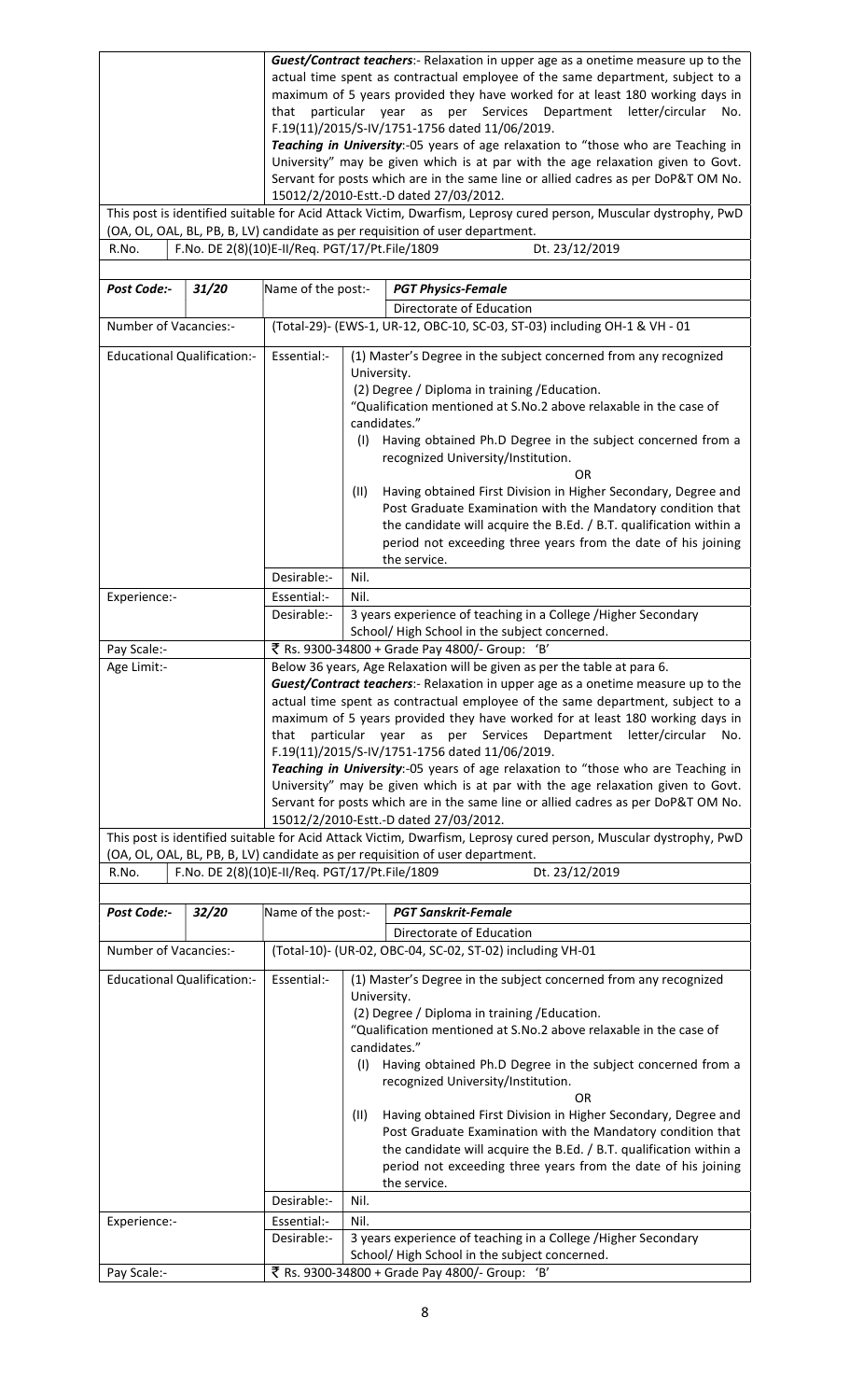| Age Limit:-<br>R.No.               |                                    | Below 36 years, Age Relaxation will be given as per the table at para 6.<br>Guest/Contract teachers:- Relaxation in upper age as a onetime measure up to the<br>actual time spent as contractual employee of the same department, subject to a<br>maximum of 5 years provided they have worked for at least 180 working days in<br>particular year as per Services Department letter/circular<br>that<br>No.<br>F.19(11)/2015/S-IV/1751-1756 dated 11/06/2019.<br>Teaching in University:-05 years of age relaxation to "those who are Teaching in<br>University" may be given which is at par with the age relaxation given to Govt.<br>Servant for posts which are in the same line or allied cadres as per DoP&T OM No.<br>15012/2/2010-Estt.-D dated 27/03/2012.<br>This post is identified suitable for Acid Attack Victim, Dwarfism, Leprosy cured person, Muscular dystrophy, PwD<br>(OA, OL, OAL, BL, PB, B, LV) candidate as per requisition of user department.<br>F.No. DE 2(8)(12)E-II/Requisition/1409<br>Dt. 21/08/2019 |                                                                                                                                                                                                                                                                                                                                                                                                                                                                                                                                                                                                                                                 |  |  |  |  |
|------------------------------------|------------------------------------|---------------------------------------------------------------------------------------------------------------------------------------------------------------------------------------------------------------------------------------------------------------------------------------------------------------------------------------------------------------------------------------------------------------------------------------------------------------------------------------------------------------------------------------------------------------------------------------------------------------------------------------------------------------------------------------------------------------------------------------------------------------------------------------------------------------------------------------------------------------------------------------------------------------------------------------------------------------------------------------------------------------------------------------|-------------------------------------------------------------------------------------------------------------------------------------------------------------------------------------------------------------------------------------------------------------------------------------------------------------------------------------------------------------------------------------------------------------------------------------------------------------------------------------------------------------------------------------------------------------------------------------------------------------------------------------------------|--|--|--|--|
| Post Code:-                        | 33/20                              | Name of the post:-<br><b>PGT Geography-Male</b><br>Directorate of Education                                                                                                                                                                                                                                                                                                                                                                                                                                                                                                                                                                                                                                                                                                                                                                                                                                                                                                                                                           |                                                                                                                                                                                                                                                                                                                                                                                                                                                                                                                                                                                                                                                 |  |  |  |  |
| Number of Vacancies:-              |                                    |                                                                                                                                                                                                                                                                                                                                                                                                                                                                                                                                                                                                                                                                                                                                                                                                                                                                                                                                                                                                                                       | (Total-35)- (EWS-01, UR-18, OBC-08, SC-06, ST-02) including VH-01                                                                                                                                                                                                                                                                                                                                                                                                                                                                                                                                                                               |  |  |  |  |
|                                    | <b>Educational Qualification:-</b> | Essential:-                                                                                                                                                                                                                                                                                                                                                                                                                                                                                                                                                                                                                                                                                                                                                                                                                                                                                                                                                                                                                           | (1) Master's Degree in the subject concerned from any recognized<br>University.<br>(2) Degree / Diploma in training / Education.<br>"Qualification mentioned at S.No.2 above relaxable in the case of<br>candidates."<br>Having obtained Ph.D Degree in the subject concerned from a<br>(1)<br>recognized University/Institution.<br>OR<br>Having obtained First Division in Higher Secondary, Degree and<br>(11)<br>Post Graduate Examination with the Mandatory condition that<br>the candidate will acquire the B.Ed. / B.T. qualification within a<br>period not exceeding three years from the date of his joining<br>the service.         |  |  |  |  |
|                                    |                                    | Desirable:-<br>Essential:-                                                                                                                                                                                                                                                                                                                                                                                                                                                                                                                                                                                                                                                                                                                                                                                                                                                                                                                                                                                                            | Nil.<br>Nil.                                                                                                                                                                                                                                                                                                                                                                                                                                                                                                                                                                                                                                    |  |  |  |  |
| Experience:-                       |                                    | Desirable:-                                                                                                                                                                                                                                                                                                                                                                                                                                                                                                                                                                                                                                                                                                                                                                                                                                                                                                                                                                                                                           | 3 years experience of teaching in a College / Higher Secondary                                                                                                                                                                                                                                                                                                                                                                                                                                                                                                                                                                                  |  |  |  |  |
| Pay Scale:-                        |                                    | School/High School in the subject concerned.<br>₹ Rs. 9300-34800 + Grade Pay 4800/- Group: 'B'                                                                                                                                                                                                                                                                                                                                                                                                                                                                                                                                                                                                                                                                                                                                                                                                                                                                                                                                        |                                                                                                                                                                                                                                                                                                                                                                                                                                                                                                                                                                                                                                                 |  |  |  |  |
| Age Limit:-                        |                                    | Below 36 years, Age Relaxation will be given as per the table at para 6.<br>Guest/Contract teachers:- Relaxation in upper age as a onetime measure up to the<br>actual time spent as contractual employee of the same department, subject to a<br>maximum of 5 years provided they have worked for at least 180 working days in<br>particular year as per Services Department letter/circular No.<br>that<br>F.19(11)/2015/S-IV/1751-1756 dated 11/06/2019.<br>Teaching in University:-05 years of age relaxation to "those who are Teaching in<br>University" may be given which is at par with the age relaxation given to Govt.<br>Servant for posts which are in the same line or allied cadres as per DoP&T OM No.<br>15012/2/2010-Estt.-D dated 27/03/2012.                                                                                                                                                                                                                                                                     |                                                                                                                                                                                                                                                                                                                                                                                                                                                                                                                                                                                                                                                 |  |  |  |  |
|                                    |                                    | This post is identified suitable for Acid Attack Victim, Dwarfism, Leprosy cured person, Muscular dystrophy, PwD<br>(OA, OL, OAL, BL, PB, B, LV) candidate as per requisition of user department.                                                                                                                                                                                                                                                                                                                                                                                                                                                                                                                                                                                                                                                                                                                                                                                                                                     |                                                                                                                                                                                                                                                                                                                                                                                                                                                                                                                                                                                                                                                 |  |  |  |  |
| R.No.                              |                                    | F.No. DE 2(8)(12)E-II/Requisition/1409                                                                                                                                                                                                                                                                                                                                                                                                                                                                                                                                                                                                                                                                                                                                                                                                                                                                                                                                                                                                | Dt. 21/08/2019                                                                                                                                                                                                                                                                                                                                                                                                                                                                                                                                                                                                                                  |  |  |  |  |
| Post Code:-                        | 34/20                              | Name of the post:-                                                                                                                                                                                                                                                                                                                                                                                                                                                                                                                                                                                                                                                                                                                                                                                                                                                                                                                                                                                                                    | <b>PGT Punjabi-Female</b>                                                                                                                                                                                                                                                                                                                                                                                                                                                                                                                                                                                                                       |  |  |  |  |
|                                    |                                    |                                                                                                                                                                                                                                                                                                                                                                                                                                                                                                                                                                                                                                                                                                                                                                                                                                                                                                                                                                                                                                       | Directorate of Education                                                                                                                                                                                                                                                                                                                                                                                                                                                                                                                                                                                                                        |  |  |  |  |
| Number of Vacancies:-              |                                    | (Total-01) (OBC-01)                                                                                                                                                                                                                                                                                                                                                                                                                                                                                                                                                                                                                                                                                                                                                                                                                                                                                                                                                                                                                   |                                                                                                                                                                                                                                                                                                                                                                                                                                                                                                                                                                                                                                                 |  |  |  |  |
| <b>Educational Qualification:-</b> |                                    | Essential:-<br>Desirable:-                                                                                                                                                                                                                                                                                                                                                                                                                                                                                                                                                                                                                                                                                                                                                                                                                                                                                                                                                                                                            | (1) Master's Degree in the subject concerned from any recognized<br>University.<br>(2) Degree / Diploma in training / Education.<br>"Qualification mentioned at S.No.2 above relaxable in the case of<br>candidates."<br>Having obtained Ph.D Degree in the subject concerned from a<br>(1)<br>recognized University/Institution.<br>OR<br>Having obtained First Division in Higher Secondary, Degree and<br>(11)<br>Post Graduate Examination with the Mandatory condition that<br>the candidate will acquire the B.Ed. / B.T. qualification within a<br>period not exceeding three years from the date of his joining<br>the service.<br>Nil. |  |  |  |  |
| Experience:-                       |                                    | Essential:-                                                                                                                                                                                                                                                                                                                                                                                                                                                                                                                                                                                                                                                                                                                                                                                                                                                                                                                                                                                                                           | Nil.                                                                                                                                                                                                                                                                                                                                                                                                                                                                                                                                                                                                                                            |  |  |  |  |
|                                    |                                    | Desirable:-                                                                                                                                                                                                                                                                                                                                                                                                                                                                                                                                                                                                                                                                                                                                                                                                                                                                                                                                                                                                                           | 3 years experience of teaching in a college / Higher Secondary<br>School/ high School in the subject concerned.                                                                                                                                                                                                                                                                                                                                                                                                                                                                                                                                 |  |  |  |  |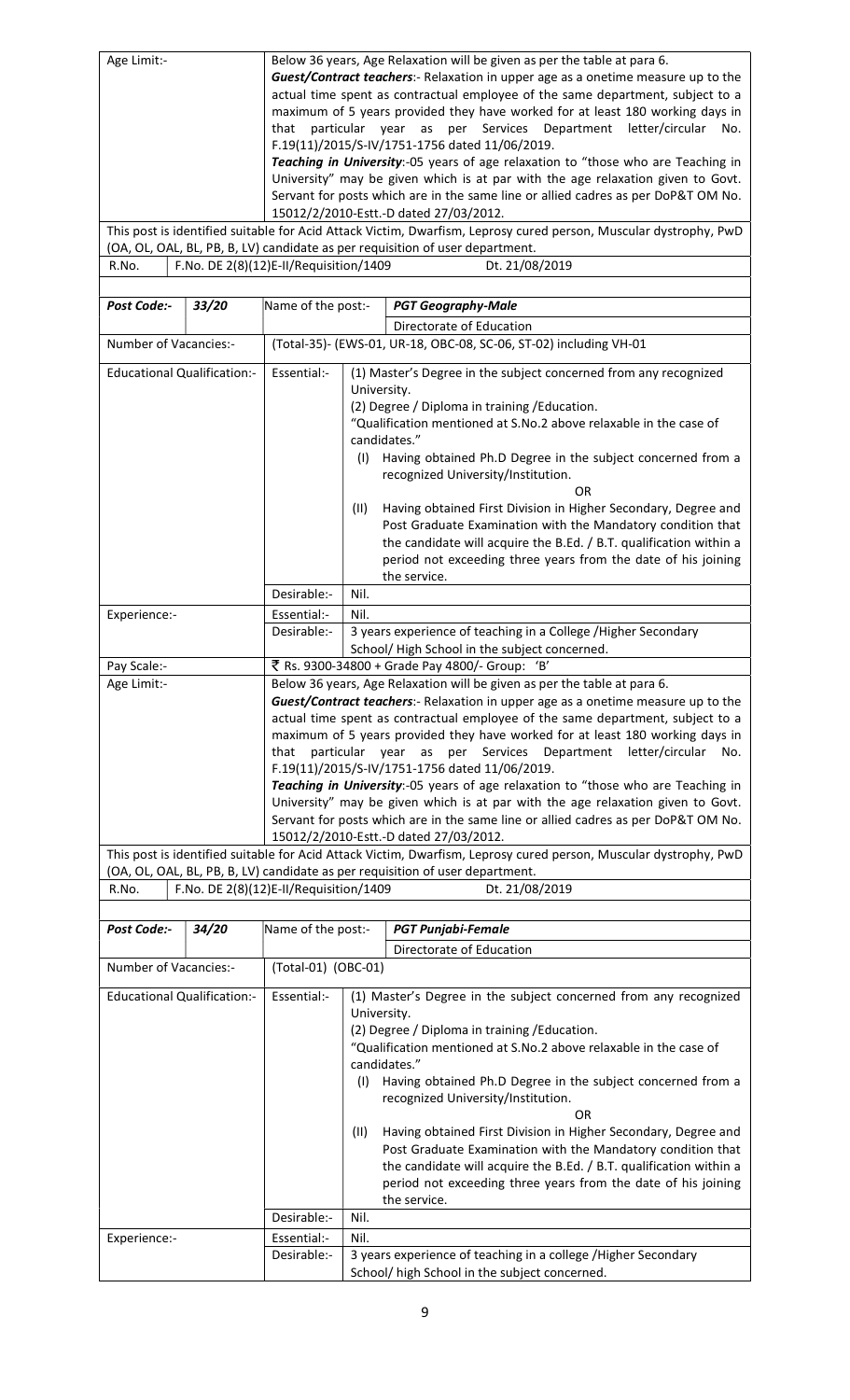| Pay Scale:-                        |       | ₹ Rs. 9300-34800 + Grade Pay 4800/- Group: 'B'                                                                                                                                                    |                                                                                                                                                                     |                                                                                                                  |  |  |  |  |  |
|------------------------------------|-------|---------------------------------------------------------------------------------------------------------------------------------------------------------------------------------------------------|---------------------------------------------------------------------------------------------------------------------------------------------------------------------|------------------------------------------------------------------------------------------------------------------|--|--|--|--|--|
| Age Limit:-                        |       | Below 36 years, Age Relaxation will be given as per the table at para 6.                                                                                                                          |                                                                                                                                                                     |                                                                                                                  |  |  |  |  |  |
|                                    |       | Guest/Contract teachers:- Relaxation in upper age as a onetime measure up to the                                                                                                                  |                                                                                                                                                                     |                                                                                                                  |  |  |  |  |  |
|                                    |       | actual time spent as contractual employee of the same department, subject to a                                                                                                                    |                                                                                                                                                                     |                                                                                                                  |  |  |  |  |  |
|                                    |       | maximum of 5 years provided they have worked for at least 180 working days in                                                                                                                     |                                                                                                                                                                     |                                                                                                                  |  |  |  |  |  |
|                                    |       | particular year as per Services Department letter/circular<br>that<br>No.                                                                                                                         |                                                                                                                                                                     |                                                                                                                  |  |  |  |  |  |
|                                    |       | F.19(11)/2015/S-IV/1751-1756 dated 11/06/2019.                                                                                                                                                    |                                                                                                                                                                     |                                                                                                                  |  |  |  |  |  |
|                                    |       |                                                                                                                                                                                                   | Teaching in University:-05 years of age relaxation to "those who are Teaching in<br>University" may be given which is at par with the age relaxation given to Govt. |                                                                                                                  |  |  |  |  |  |
|                                    |       |                                                                                                                                                                                                   |                                                                                                                                                                     | Servant for posts which are in the same line or allied cadres as per DoP&T OM No.                                |  |  |  |  |  |
|                                    |       |                                                                                                                                                                                                   |                                                                                                                                                                     | 15012/2/2010-Estt.-D dated 27/03/2012.                                                                           |  |  |  |  |  |
|                                    |       | This post is identified suitable for Acid Attack Victim, Dwarfism, Leprosy cured person, Muscular dystrophy, PwD<br>(OA, OL, OAL, BL, PB, B, LV) candidate as per requisition of user department. |                                                                                                                                                                     |                                                                                                                  |  |  |  |  |  |
| R.No.                              |       | F.No. DE 2(8)(12)E-II/Requisition/1409                                                                                                                                                            |                                                                                                                                                                     | Dt. 21/08/2019                                                                                                   |  |  |  |  |  |
|                                    |       |                                                                                                                                                                                                   |                                                                                                                                                                     |                                                                                                                  |  |  |  |  |  |
| Post Code:-                        | 35/20 | Name of the post:-                                                                                                                                                                                |                                                                                                                                                                     | <b>Educational and Vocational Guidance Counselor (EVGC)-</b>                                                     |  |  |  |  |  |
|                                    |       |                                                                                                                                                                                                   |                                                                                                                                                                     | Male                                                                                                             |  |  |  |  |  |
|                                    |       |                                                                                                                                                                                                   |                                                                                                                                                                     | Directorate of Education                                                                                         |  |  |  |  |  |
| Number of Vacancies:-              |       |                                                                                                                                                                                                   |                                                                                                                                                                     | (Total-198) (EWS-9, UR-88, OBC-62, SC-23, ST-16)                                                                 |  |  |  |  |  |
|                                    |       |                                                                                                                                                                                                   |                                                                                                                                                                     |                                                                                                                  |  |  |  |  |  |
| <b>Educational Qualification:-</b> |       | Essential:-                                                                                                                                                                                       |                                                                                                                                                                     | (1) Master's Degree in Psychology from a recognized University or                                                |  |  |  |  |  |
|                                    |       |                                                                                                                                                                                                   |                                                                                                                                                                     | institution with                                                                                                 |  |  |  |  |  |
|                                    |       |                                                                                                                                                                                                   |                                                                                                                                                                     | (2) Diploma in guidance & counseling from a recognized University<br>or Institution.                             |  |  |  |  |  |
|                                    |       |                                                                                                                                                                                                   |                                                                                                                                                                     |                                                                                                                  |  |  |  |  |  |
|                                    |       | Desirable:-                                                                                                                                                                                       | Nil.                                                                                                                                                                |                                                                                                                  |  |  |  |  |  |
| Experience:-                       |       | Essential:-                                                                                                                                                                                       | Nil.                                                                                                                                                                |                                                                                                                  |  |  |  |  |  |
|                                    |       | Desirable:-                                                                                                                                                                                       |                                                                                                                                                                     | One year Experience in Guidance and Counseling in a Central or                                                   |  |  |  |  |  |
|                                    |       |                                                                                                                                                                                                   |                                                                                                                                                                     | State or UT Government Institution/Public Sector Undertaking.                                                    |  |  |  |  |  |
| Pay Scale:-                        |       | ₹ Rs. 9300-34800 + Grade Pay 4800/- Group: 'B'                                                                                                                                                    |                                                                                                                                                                     |                                                                                                                  |  |  |  |  |  |
| Age Limit:-                        |       | Not exceeding 30 years, Age Relaxation will be given as per the table at para 6.                                                                                                                  |                                                                                                                                                                     |                                                                                                                  |  |  |  |  |  |
|                                    |       | Guest/Contract teachers:- Relaxation in upper age as a onetime measure up to the                                                                                                                  |                                                                                                                                                                     |                                                                                                                  |  |  |  |  |  |
|                                    |       | actual time spent as contractual employee of the same department, subject to a                                                                                                                    |                                                                                                                                                                     |                                                                                                                  |  |  |  |  |  |
|                                    |       | maximum of 5 years provided they have worked for at least 180 working days in                                                                                                                     |                                                                                                                                                                     |                                                                                                                  |  |  |  |  |  |
|                                    |       | particular year<br>as per<br>Services<br>that<br>Department letter/circular<br>No.<br>F.19(11)/2015/S-IV/1751-1756 dated 11/06/2019.                                                              |                                                                                                                                                                     |                                                                                                                  |  |  |  |  |  |
|                                    |       |                                                                                                                                                                                                   |                                                                                                                                                                     | This post is identified suitable for Acid Attack Victim, Dwarfism, Leprosy cured person, Muscular dystrophy, PwD |  |  |  |  |  |
|                                    |       | (OA, OL, OAL, BL, PB, B, LV) candidate as per requisition of user department.                                                                                                                     |                                                                                                                                                                     |                                                                                                                  |  |  |  |  |  |
| R.No.                              |       |                                                                                                                                                                                                   | F.No. DE 2(8)(12)E-II/Requisition/1409<br>Dt. 21/08/2019                                                                                                            |                                                                                                                  |  |  |  |  |  |
|                                    |       |                                                                                                                                                                                                   |                                                                                                                                                                     |                                                                                                                  |  |  |  |  |  |
| Post Code:-                        | 36/20 | Name of the post:-                                                                                                                                                                                |                                                                                                                                                                     | <b>Educational and Vocational Guidance Counselor (EVGC)-</b>                                                     |  |  |  |  |  |
|                                    |       |                                                                                                                                                                                                   |                                                                                                                                                                     | <b>Female</b>                                                                                                    |  |  |  |  |  |
|                                    |       |                                                                                                                                                                                                   |                                                                                                                                                                     | Directorate of Education                                                                                         |  |  |  |  |  |
| Number of Vacancies:-              |       | (Total-118) (EWS-2, UR-24, OBC-56, SC-17, ST-19)                                                                                                                                                  |                                                                                                                                                                     |                                                                                                                  |  |  |  |  |  |
| <b>Educational Qualification:-</b> |       |                                                                                                                                                                                                   |                                                                                                                                                                     |                                                                                                                  |  |  |  |  |  |
|                                    |       | Essential:-<br>(1) Master's Degree in Psychology from a recognized University or                                                                                                                  |                                                                                                                                                                     |                                                                                                                  |  |  |  |  |  |
|                                    |       | institution with<br>(2) Diploma in guidance & counseling from a recognized University                                                                                                             |                                                                                                                                                                     |                                                                                                                  |  |  |  |  |  |
|                                    |       |                                                                                                                                                                                                   |                                                                                                                                                                     | or Institution.                                                                                                  |  |  |  |  |  |
|                                    |       |                                                                                                                                                                                                   |                                                                                                                                                                     |                                                                                                                  |  |  |  |  |  |
|                                    |       | Desirable:-                                                                                                                                                                                       | Nil.                                                                                                                                                                |                                                                                                                  |  |  |  |  |  |
| Experience:-                       |       | Essential:-                                                                                                                                                                                       | Nil.                                                                                                                                                                |                                                                                                                  |  |  |  |  |  |
|                                    |       | Desirable:-                                                                                                                                                                                       | One year Experience in Guidance and Counseling in a Central or                                                                                                      |                                                                                                                  |  |  |  |  |  |
|                                    |       | State or UT Government Institution/Public Sector Undertaking.                                                                                                                                     |                                                                                                                                                                     |                                                                                                                  |  |  |  |  |  |
| Pay Scale:-                        |       | ₹ Rs. 9300-34800 + Grade Pay 4800/- Group: 'B'                                                                                                                                                    |                                                                                                                                                                     |                                                                                                                  |  |  |  |  |  |
| Age Limit:-                        |       | Not exceeding 30 years, Age Relaxation will be given as per the table at para 6.                                                                                                                  |                                                                                                                                                                     |                                                                                                                  |  |  |  |  |  |
|                                    |       | Guest/Contract teachers:- Relaxation in upper age as a onetime measure up to the                                                                                                                  |                                                                                                                                                                     |                                                                                                                  |  |  |  |  |  |
|                                    |       |                                                                                                                                                                                                   |                                                                                                                                                                     | actual time spent as contractual employee of the same department, subject to a                                   |  |  |  |  |  |
|                                    |       | maximum of 5 years provided they have worked for at least 180 working days in                                                                                                                     |                                                                                                                                                                     |                                                                                                                  |  |  |  |  |  |
|                                    |       | as per Services<br>Department<br>particular year<br>letter/circular<br>that<br>No.<br>F.19(11)/2015/S-IV/1751-1756 dated 11/06/2019.                                                              |                                                                                                                                                                     |                                                                                                                  |  |  |  |  |  |
|                                    |       |                                                                                                                                                                                                   |                                                                                                                                                                     | This post is identified suitable for Acid Attack Victim, Dwarfism, Leprosy cured person, Muscular dystrophy, PwD |  |  |  |  |  |
|                                    |       |                                                                                                                                                                                                   |                                                                                                                                                                     | (OA, OL, OAL, BL, PB, B, LV) candidate as per requisition of user department.                                    |  |  |  |  |  |
| R.No.                              |       | F.No. DE 2(8)(12)E-II/Requisition/1409<br>Dt. 21/08/2019                                                                                                                                          |                                                                                                                                                                     |                                                                                                                  |  |  |  |  |  |
|                                    |       |                                                                                                                                                                                                   |                                                                                                                                                                     |                                                                                                                  |  |  |  |  |  |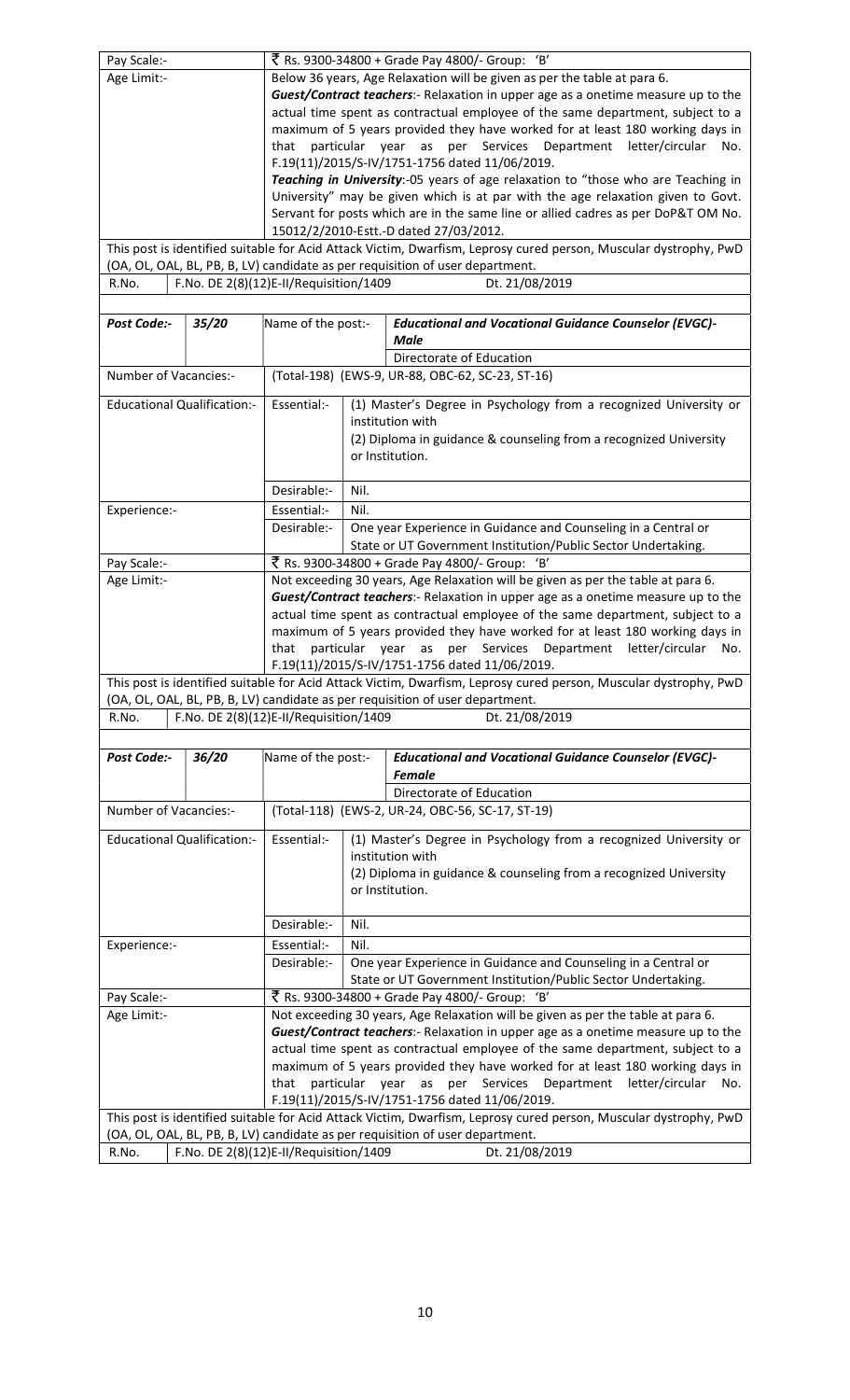## NOTE :

- 1. The candidates must apply **Online** only. No other mode of application shall be accepted.
- 2. The candidates must read the INSTRUCTIONS FOR APPLYING ONLINE carefully, which are available at http://dsssbonline.nic.in (when candidate login for filling up of applications) before filling up Online Application Form for the post(s) concerned.
- 3. Benefit of reservation for various categories i.e. SC/ST/OBC/EWSs etc. shall be given as per the policy of Govt. of NCT of Delhi.
- 4. The successful candidates will be required to submit legible Self attested copies of the documents, Admit Card containing signature of the Invigilator (used in examination) along with the hard copy of printout of online application form in OARS at the time of verification of documents (any information contained in the attached certificates shall not be considered unless it is claimed in the application form).
- 5. The centers for holding the examination will be in Delhi/NCR only.
- 6. The candidates must carry in original Aadhaar Card/ any other Govt. issued Identity proof to the examination centre, failing which they shall not be allowed to appear for the examination.

### 1. EXAMINATION FEES AND MODE OF PAYMENT: ₹ 100/- (One Hundred only)

- a) Women candidates and candidates belonging to Schedule Caste, Schedule Tribe, P.W.D. & Ex-serviceman category are exempted from paying Application fee.
- b) Ex-servicemen who have already secured employment in civil side under Central Government on regular basis after availing of the benefits of reservation given to ex-servicemen for their re-employment are NOT eligible for fee concession.
- c) The candidates submitting their application online should pay the requisite fees only through SBI e-pay. Other mode of payment will not be considered and the application of such candidates will be rejected out rightly and payment made shall stand forfeited.
- d) Fee once paid will not be refunded under any circumstances.
- 2. MODE OF SELECTION: The selection shall be made through One Tier and Two Tier examination scheme and Skill Test wherever applicable.

### Examination Scheme:

DSSSB will conduct One Tier and Two Tier Examination for the post codes as per examination scheme given in Annexure-I. However, DSSSB reserves the right to change/amend the examination scheme, if so required, any time before the examination.

#### Note:

- (i) The Examination questions will be bilingual (Hindi & English) except for the Language papers which would be in the language concerned only.
- (ii) There is no provision of re-evaluation/re-checking of Answer Sheets/Answer Scripts in respect of the examinations conducted by DSSSB.
- (iii) The DSSSB reserves the right to cancel/withdraw any question/questions from the Test.
- (iv) The Board has fixed the minimum qualifying marks for different categories (UR/SC/ST/OBC/P.W.D/EXSM) vide notice No. F.4(130)/P&P/13/DSSSB/20-33 dated 26/04/2013, in order to achieve qualitative selection and to recruit the best talent available and the same is available on the website of the Board, however, cutoff marks for selection in different categories may go higher depending upon the marks obtained by the candidates and number of vacancies.
- (v) The Board makes provisional selection of the candidates on the basis of information provided in the application and documents/certificates provided by the candidate at the time of submission of document / e-dossiers and recommend the same to the indenting/user department. Further the Appointing Authority i.e. the indenting/user department verifies and satisfies itself about the authenticity of documents/certificates and eligibility as per the Recruitment Rules and as per Government of India instructions issued in this regard vide MHA OM No. 2/29/54-RPS, 19/11/1954 before finally appointing the candidate(s). Therefore, the provisional selection of a candidate does not confer upon him/her any right of appointment unless the Appointing Authority is satisfied, after such inquiry as may be considered necessary, that the candidate is suitable in all respects for appointment to the post.
- (vi) In case of combined examination for more than one related posts the preference order of the posts by the candidate will be obtained at the time of document verification/e-dossier.
- (vii) In case of Combined Examination of common posts, the result of earlier post code Notified earlier shall be processed first.
- (viii) If there are two or more candidates in the same category having equal marks in the examination: i. In case of One/Two Tier Technical Posts:-
	- (a) Candidate securing more marks in subject specific section is to be placed higher in merit;
	- (b) In case where the marks mentioned at (a) above are also equal, the candidate senior in age is to be placed higher in merit.
	- (c) In case where the dates of birth are also the same, the candidate whose first name comes first in Alphabetical order (in English) is to be placed higher in merit.

## ii. In case of Non-technical / General Posts:-

(a) Candidate senior in age is to be placed higher in merit.

(b) In case where the dates of birth are also the same, the candidate whose first name comes first in Alphabetical order (in English) is to be placed higher in merit.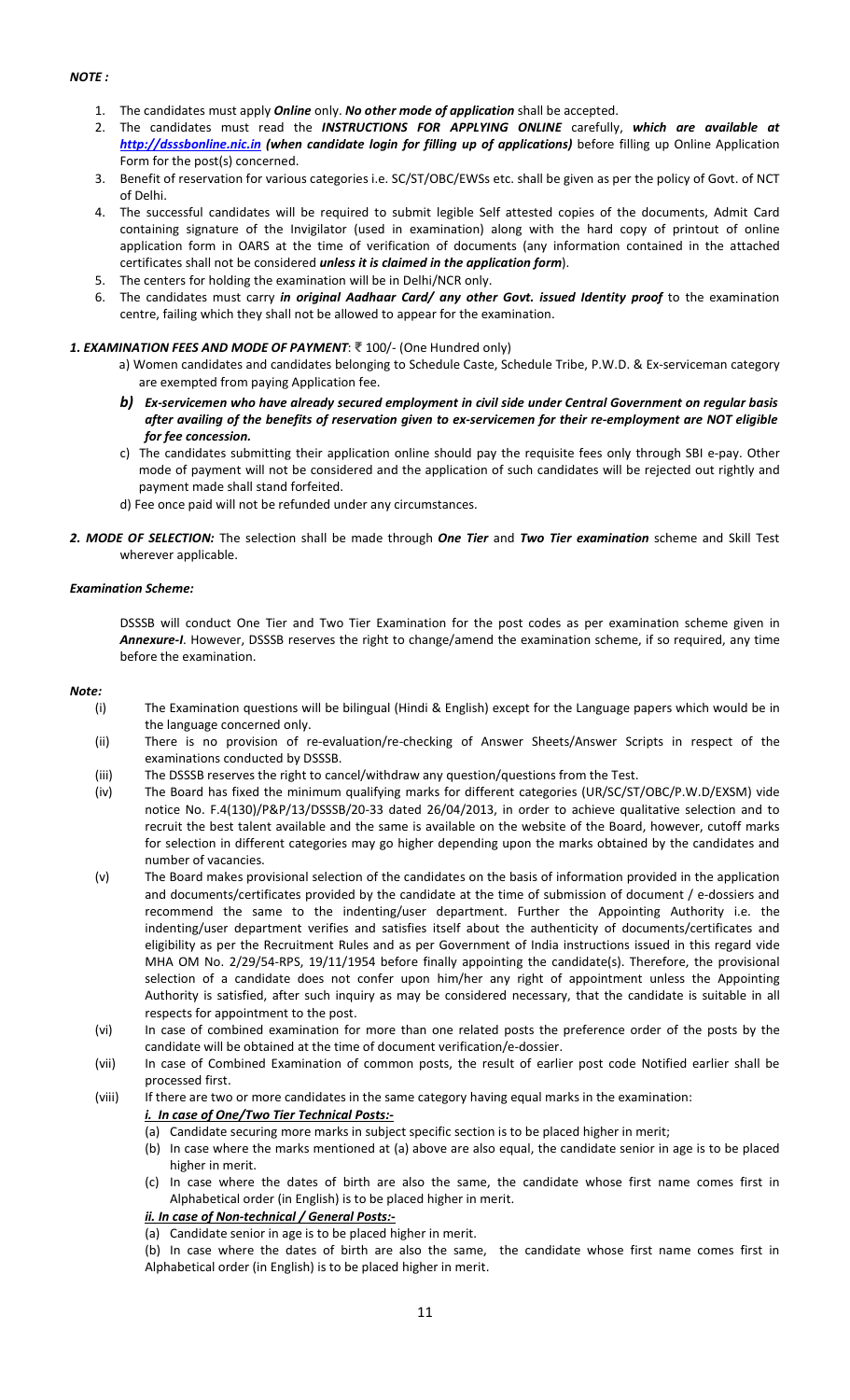(ix) Candidates may apply for more than one post codes but The Board may hold the examinations of two or more different post codes on the same day and candidate shall have to opt to take the examination of any one post code only.

# 3. SYLLABUS: (for One Tier and Two Tier Examination Schemes)

One Tier (General/Technical) Examination:-

## Section-A:

- (i) General Awareness: Questions will be designed to test the ability of the candidate's General Awareness of the environment around him/her and its application to society. The questions will be designed to test knowledge of Current Events and of such matter of everyday observation as may be expected of an educated person. The test will also include questions relating to History, Polity, Constitution, Sports, Art & Culture, Geography, Economics, Everyday Science, Scientific Research, National/International Organizations /Institutions etc.
- (ii) General Intelligence & Reasoning Ability: The syllabus of General Intelligence & Reasoning Ability includes questions of both verbal and non-verbal types. Test may include questions on analogies, similarities, differences, space visualization, problem solving, analysis, judgment, decision making, visual memory, discrimination, observation, relationship, concepts, arithmetical reasoning, verbal and figure classification, arithmetical number series etc.
- (iii) Arithmetical & Numerical Ability : The test of Arithmetical and Numerical Abilities will cover Number Systems including questions on Simplification, Decimals, Data Interpretation, Fractions, L.C.M., H.C.F., Ratio & Proportion, Percentage, Average, Profit & Loss, Discount, Simple & Compound Interest, Mensuration, Time & Work, Time & Distance, Tables & Graphs etc.
- (iv) Hindi Language & Comprehension and English Language & Comprehension: In addition to the testing of candidate's understanding and comprehension of the English and Hindi Languages, questions on its Vocabulary, Grammar, Sentence Structure, Synonyms, Antonyms and its correct usage etc. would also be covered.
- SECTION B (Applicable only for one Tier Technical only): Post specific subject related questions: Objective Type Multiple Choice Questions on the subject concerned as per the qualification prescribed in the Recruitment Rules for the post.

## Two Tier Examination Schemes:

- I. Syllabus of TIER-I Exam will be same as of One Tier exam.
- II. Syllabus of TIER-II Exam:

## A. Part-I (MCQ/Objective type)

- (i) General Intelligence & reasoning ability same as in One Tier exam but with slightly higher level.
- (ii) Quantitative Aptitude In addition to Arithmetical and Numerical Abilities as in tier-I with slightly higher level, there will be questions on data interpretation & Analysis.
- (iii) General Awareness in addition to topics given for Tier-I there shall be question on history, culture, demography, geography & economy of Delhi, Administrative set up and Governance in NCT of Delhi, various schemes of Delhi Govt.
- (iv) English language & Comprehension same as in tier-I but with slightly higher level.
- B. Part-II : (Descriptive)

As per the Examination Scheme mentioned in the Annexure-I.

## 4. ELIGIBILITY CRITERIA:

- (i) The candidate must be a citizen of India.
- (ii) The educational qualification, age, experience etc. as stipulated in advertisement shall be determined as on the closing date of submission of application.

## 5. RESERVATION BENEFITS:

- (i) Reservation benefits will be available to the EWS/SC/ST/OBC/PwD & other special category candidates in accordance with the instructions / orders / circulars issued from time to time by the Govt. of Delhi.
- (ii) Candidates who wish to be considered against reserved vacancies and /or to seek age relaxation, must be in possession of relevant certificates (EWS/SC/ST/OBC/Non Creamy layer/PwD/Educational/Experience etc.) issued by the competent/notified authority (in prescribed format) on or before the cutoff date (closing date of advertisement) otherwise their claim for any category will not be entertained and their applications will be considered against Un-reserved (UR) category vacancies, if eligible otherwise. The candidate has to select that particular category when applying online for the Post. No request for change of Category will be entertained at any later stage.
- (iii) Only OBC (Delhi) candidates notified by Govt. of NCT of Delhi vide letter/order No. F.19(10)/2001/S-III/Pt.File/2278- 2285 dated 27/07/2007 and No. F.19(01)/2012/S.IV/1241-1258 dated 28/07/2016 will be given the benefit of reservation/age relaxation under OBC category. OBC (Outside) candidates will be treated as Un-reserved candidate and they must apply under UR category. The OBC candidates must be in possession of non-Creamy layer certificate, along with his/her caste certificate.
- (iv) Only following two types of certificates will be accepted as valid certificates for grant of benefit of reservation to OBCs:-
	- (A) OBC certificate (Delhi) issued by the Revenue Department of GNCT of Delhi, on the basis of a old certificate issued to any member of individual's family from GNCT of Delhi.
	- (B) OBC certificate issued by a competent authority outside Delhi to a person belonging to a community duly notified as OBC by GNCT of Delhi. This certificate should have mandatorily been issued on the basis of OBC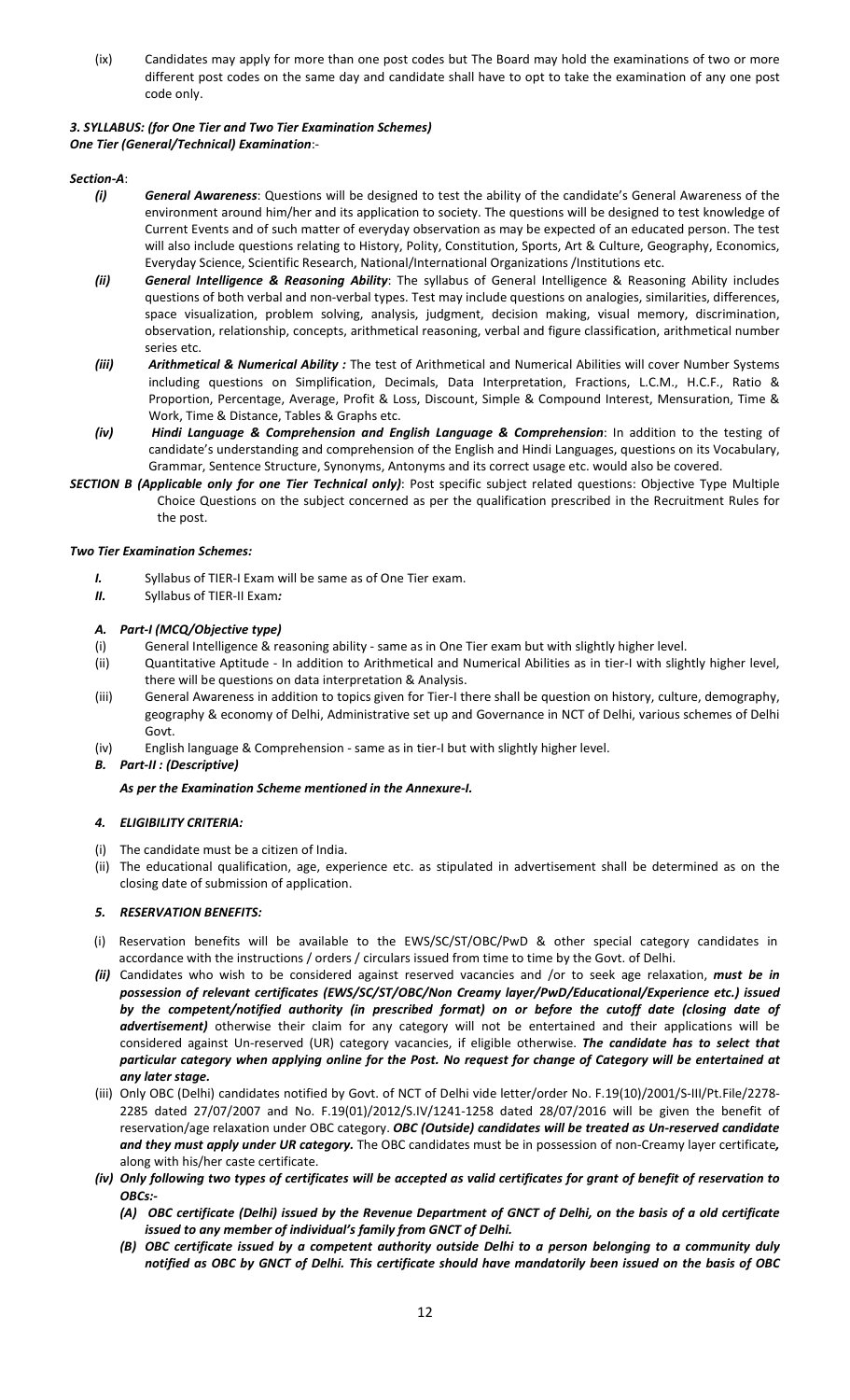### certificate issued by Govt. of NCT of Delhi to a family member of the concerned person who had been residing in Delhi before 08/09/1993.

(v) A Candidate belonging to SC/ST/OBC who is selected on the same standard as applied to general category candidates and who appears in the general merit list is treated as own merit candidate. Such candidate is adjusted against unreserved point of the reservation roster. Only such SC/ST/OBC candidates who are selected on the same standard as applied to general candidates shall not be adjusted against reserved vacancies. In other words, when a relaxed standard is applied in selecting an SC/ST/OBC candidate, for example in the age limit, experience, qualification, permitted number of chances in written examination, extended zone of consideration larger than what is provided for general category candidates, etc., the SC/ST/OBC candidates are to be counted against reserved vacancies. Such candidates would be deemed to be unavailable for consideration against unreserved vacancies.

|  | 6. AGE RELAXATION: |
|--|--------------------|
|  |                    |

| S.NO. | <b>CATEGORIES</b>                                                                                                                              | <b>EXTENT OF AGE CONCESSION</b>                                                                                                                                                                                                                                                                                                                                     |
|-------|------------------------------------------------------------------------------------------------------------------------------------------------|---------------------------------------------------------------------------------------------------------------------------------------------------------------------------------------------------------------------------------------------------------------------------------------------------------------------------------------------------------------------|
| 1.    | SC/ST                                                                                                                                          | 05 years                                                                                                                                                                                                                                                                                                                                                            |
| 2.    | OBC                                                                                                                                            | 03 years                                                                                                                                                                                                                                                                                                                                                            |
| 3.    | PwD                                                                                                                                            | 10 years                                                                                                                                                                                                                                                                                                                                                            |
| 4.    | $PWD + SC/ST$                                                                                                                                  | 15 years                                                                                                                                                                                                                                                                                                                                                            |
| 5.    | $PWD.+OBC$                                                                                                                                     | 13 years                                                                                                                                                                                                                                                                                                                                                            |
| 6.    | Departmental candidate with at<br>least<br>three<br>continuous<br>vears<br>service in Govt. of NCT of Delhi/its<br>local or autonomous bodies. | For Group B Post: -<br>Up to 05 years for Group 'B' posts (which are in the same<br>line or allied cadres and where a relationship could be<br>established that the service already rendered in a<br>particular post will be useful for the efficient discharge of<br>the duties of post) as per DoP&T O.M. No. 15012/2/2010-<br>Estt.(D) dated $27th$ March, 2012. |
|       |                                                                                                                                                | For Group C Post: -<br>Up to 40 years of age (45 years for SC/ST, 43 years for<br>OBC) for Group 'C' post (which are in the same line or<br>allied cadres) as per DoP&T O.M. No. 15012/2/2010-<br>Estt.(D) dated 27 <sup>th</sup> March, 2012.                                                                                                                      |
| 7.    | <b>Meritorious Sports Persons</b>                                                                                                              | For Group C Post: -                                                                                                                                                                                                                                                                                                                                                 |
|       |                                                                                                                                                | Up to 05 years (10 years for SC/ST and 08 years for OBC<br>candidates)                                                                                                                                                                                                                                                                                              |
| 8.    | Ex-Servicemen Group B & C (Non-<br>Gazetted)                                                                                                   | Period of Military service plus 3 years                                                                                                                                                                                                                                                                                                                             |
| 9.    | <b>Disabled</b><br>Defence<br>services<br>personnel (Group "C")                                                                                | 45 years (50 years of SC/ST, 48 years for OBC)                                                                                                                                                                                                                                                                                                                      |
| 10.   | Widows/ divorced women/ women<br>judicially separated and who are<br>not re-married (for Group 'C' posts)                                      | Up to the age of 35 years (up to 40 yrs for SC/ST & 38 for<br>OBC)                                                                                                                                                                                                                                                                                                  |

(Note:- The above age relaxations will be regulated as per DOPT Guidelines.)

- (i) Any specific age relaxation provided in the Recruitment Rules for posts of MCDs, NDMC and Autonomous Bodies of Government of Delhi shall be applicable in respect of those particular posts.
- (ii) In Recruitment Rules of the posts of MCDs, NDMC and Autonomous bodies of Government of Delhi; wherever it is mentioned that age relaxation shall be given as per Government of India instruction, the age relaxation given here-in-above shall be applicable.
- (iii) An Ex-serviceman who has already secured employment under the Central Government/Delhi Govt. or its autonomous/local bodies in Group C and D will be permitted the benefit of age relaxation as prescribed for ex-servicemen for securing another employment in higher grade or cadre in Group C and D. However, such candidate will not be eligible for benefit of reservation.
- (iv) In case of physically handicapped/Person with Disability, relaxation in age-limit shall be applicable irrespective of the fact whether post is reserved or not, provided the post is identified suitable for persons with disabilities.
- (v) If a person with disability is entitled to age concession by virtue of being a Departmental employee, concession to him/her will be admissible either as a 'person with disability' or as a 'Departmental employee' whichever may be more beneficial to him/her.

## 7. GENERAL INSTRUCTIONS FOR CANDIDATES

- (i) The vacancies advertised are provisional and liable to vary (increase or decrease). In case the vacancy position is reduced to any number or even nil by the user department, Board is not liable to compensate the applicant for any consequential damage/ loss. Further, vacancies in respect of PH/ PwD candidates are liable to vary (increase or decrease) subject to provisions of RPwD Act 2016.
- (ii) The DSSSB reserves the right to cancel or modify the advertisement or part of it at any stage. The number of vacancies is provisional and subject to change.
- (iii) The Board reserves the right to cancel a part or entire process of examination or a part of it due to administrative reason(s) and in case of unfair means, cheating or other irregularities/ malpractice noticed by the Board. The Board also reserves the right to cancel or set up a new examination centre and divert the candidates to appear at that examination centre if required.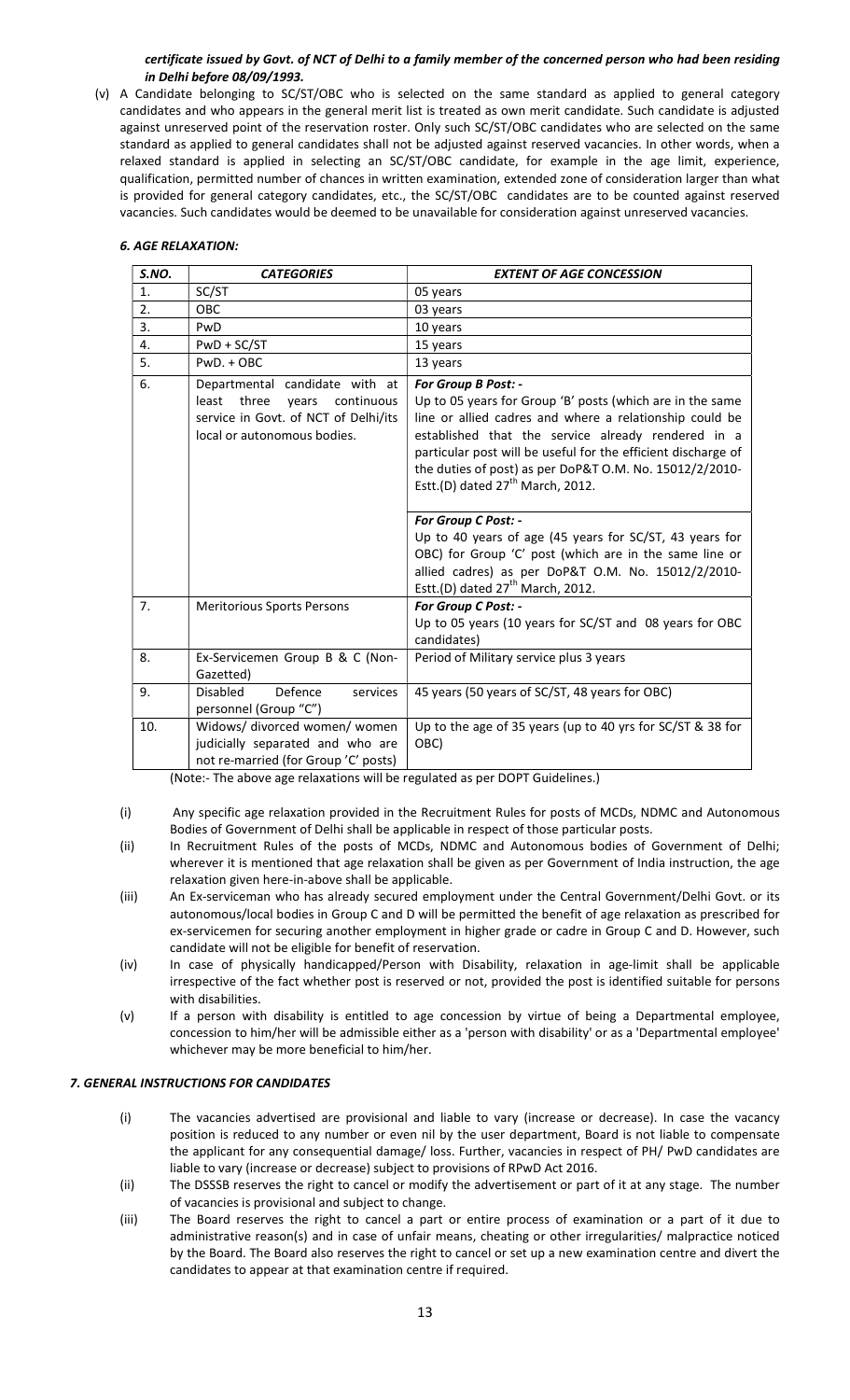- (iv) The Board reserves the right to cancel any centre of exam and ask the candidates of that centre to appear at another centre. The Board also reserves the right to direct candidates of any centre to some other centre to take the Exam. No request for change in date, time and centre of exam will be accepted under any circumstances.
- (v) The Board reserves the right to change or make amendment in the examination scheme, given in Annexure-I, any time before the examination, if so required.
- (vi) The candidature of the candidate to the written Examination is entirely provisional and subject to the outcome of any direction/ decision/ order/ pronouncement of any Court of Law and mere issue of Admit Card or appearance at Examination does not entitle him/her to any claim for the post.
- (vii) Abbreviations used are denoted as under: EWS-Economically Weaker Sections, UR-Unreserved (General), SC- Scheduled Caste, ST- Scheduled Tribe, OBC- Other Backward Classes, PwD-Person with Disability, OH-Orthopedically Handicapped, VH- Visually Handicapped.
- (viii) The educational qualification, age, experience and other eligibility conditions against the post shall be determined as on the closing date of online submission of application.
- (ix) Use of Calculator, Laptop, Palmtop, other Digital Instrument/ Mobile/ Cell phone, Pager/ electronic watches and any metallic items etc. is/ are not allowed. In case any candidate is caught/ found to be in possession of any gadget/instrument, he/ she would be debarred from the examination and legal proceedings shall also be initiated against the candidates.
- (x) The candidates are instructed to follow the following dress code while appearing for DSSSB Exam. (a) Light clothes with half sleeves not having big buttons, brooch/badge, flower etc. with Salwar/ Trouser.

(b) Slippers, sandals with low heels. Shoes are not allowed.

- (xi) Candidates are advised not to bring any of the above gadgets in the examination centre as no arrangements for keeping or for security of these items would be available at the centers.
- (xii) In case there is any discrepancy among the English, Hindi, Urdu and Punjabi version of advertisement/ information, the English version will be treated as final.
- (xiii) If there is any inaccuracy or any discrepancy in filling OMR Sheet, their OMR sheets will not be evaluated.

## 8. Action against candidates found guilty of misconduct:

Candidates are warned that they should not furnish any particulars that are false or suppress any material information while filling in the application form. Candidates are also warned that they should neither attempt to alter or otherwise tamper with any entry in a document or the self attested certified copy submitted by them nor submit a tampered/fabricated document.

Without prejudice to criminal action/debarment from DSSSB's examination wherever necessary, candidature will be summarily cancelled at any stage of the recruitment in respect of candidates found to have indulged in any of the following:

- (i) Possession of mobile phone & accessories and other electronic gadgets within the premises of the examination centre, whether in use or in switch off mode and on person or otherwise.
- (ii) Involved in malpractices.
- (iii) Using unfair means in the examination hall.
- (iv) Obtaining support for his / her candidature by any means.
- (v) Impersonate/Procuring impersonation by any person.
- (vi) Submitting fabricated documents or documents which have been tampered with.
- (vii) Making statements which are incorrect or false or suppressing material information. (viii) Resorting to any other irregular or improper means in connection with his/her candidature for the examination.
- (ix) Misbehaving in any other manner in the examination hall with the Supervisor, Invigilator or Board's representatives.
- (x) Taking away the Answer Sheet with him/her from the examination hall, or passing it on to unauthorized persons during the conduct of the examination.
- (xi) Intimidating or causing bodily harm to the staff employed by the Board for the conduct of examination.
- (xii) To be ineligible for the Examination by not fulfilling the eligibility conditions mentioned in the Notice.
- (xiii) Candidature can also be cancelled at any stage of the recruitment for any other ground which the Board considers to be sufficient cause for cancellation of candidature.

9. If any candidate uses offensive/abusive/foul language / obscene picture he/she will be liable for necessary penal action under relevant provision of the IT Act.